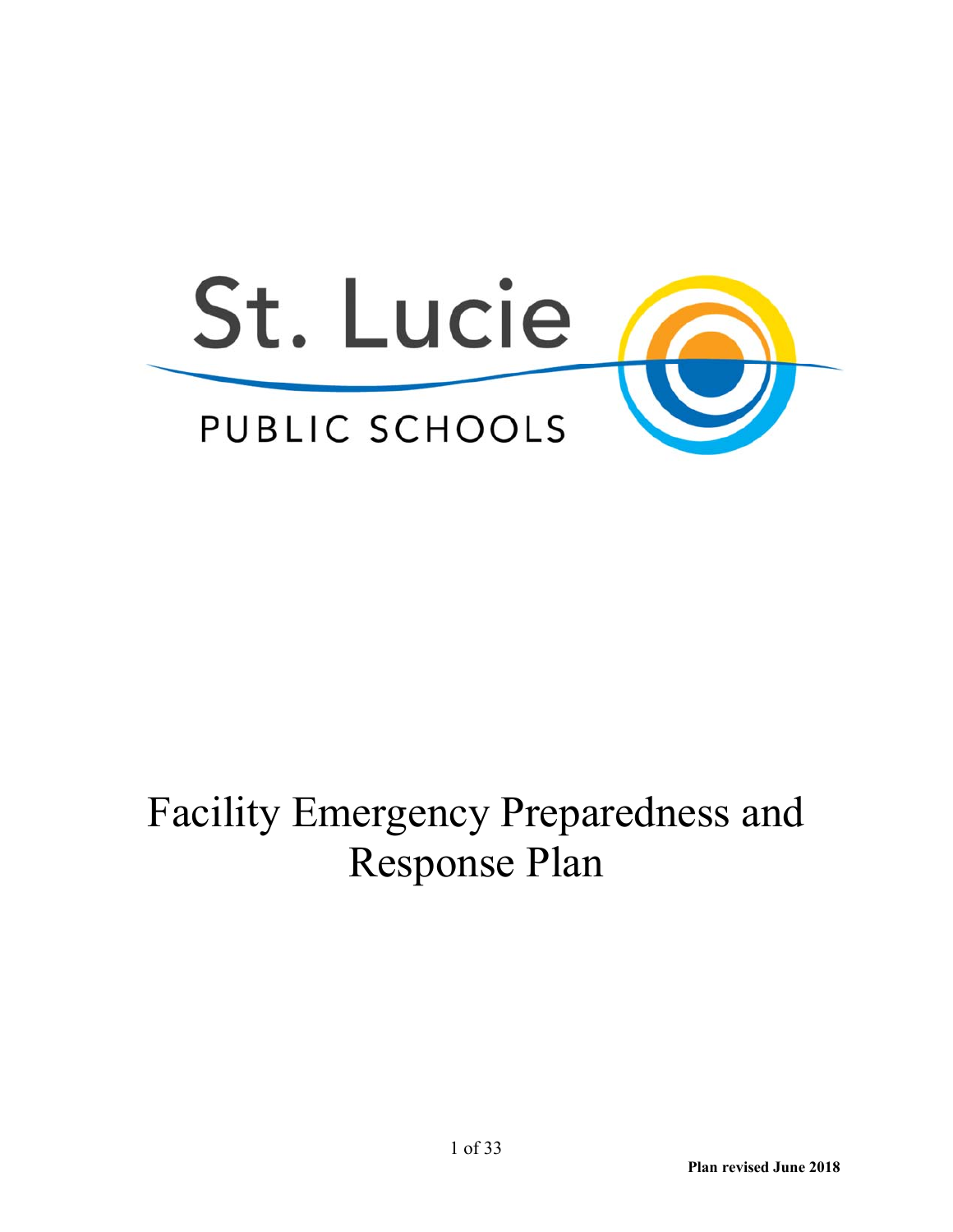| SAFFIR-SIMPSON SCALE FOR HURRICANE STRENGTH CATEGORIZATION 4                             |  |
|------------------------------------------------------------------------------------------|--|
|                                                                                          |  |
|                                                                                          |  |
|                                                                                          |  |
|                                                                                          |  |
|                                                                                          |  |
|                                                                                          |  |
|                                                                                          |  |
|                                                                                          |  |
|                                                                                          |  |
|                                                                                          |  |
|                                                                                          |  |
|                                                                                          |  |
|                                                                                          |  |
|                                                                                          |  |
|                                                                                          |  |
|                                                                                          |  |
|                                                                                          |  |
|                                                                                          |  |
|                                                                                          |  |
|                                                                                          |  |
|                                                                                          |  |
|                                                                                          |  |
|                                                                                          |  |
|                                                                                          |  |
|                                                                                          |  |
|                                                                                          |  |
|                                                                                          |  |
|                                                                                          |  |
|                                                                                          |  |
| EXHIBIT L- Non-Routine/Emergency Purchase Justificaiton after the Fact Purchases  Error! |  |
| <b>Bookmark not defined.</b>                                                             |  |
|                                                                                          |  |
| EXHIBIT N - Emergency Event Meals Log for Shelter 25Error! Bookmark not defined.         |  |
| EXHIBIT O - Hurricane Relief Meals Count Form  Error! Bookmark not defined.              |  |
| EXHIBIT P - ARC Agreement to Permit the Use of a Facility as a Shelter  30               |  |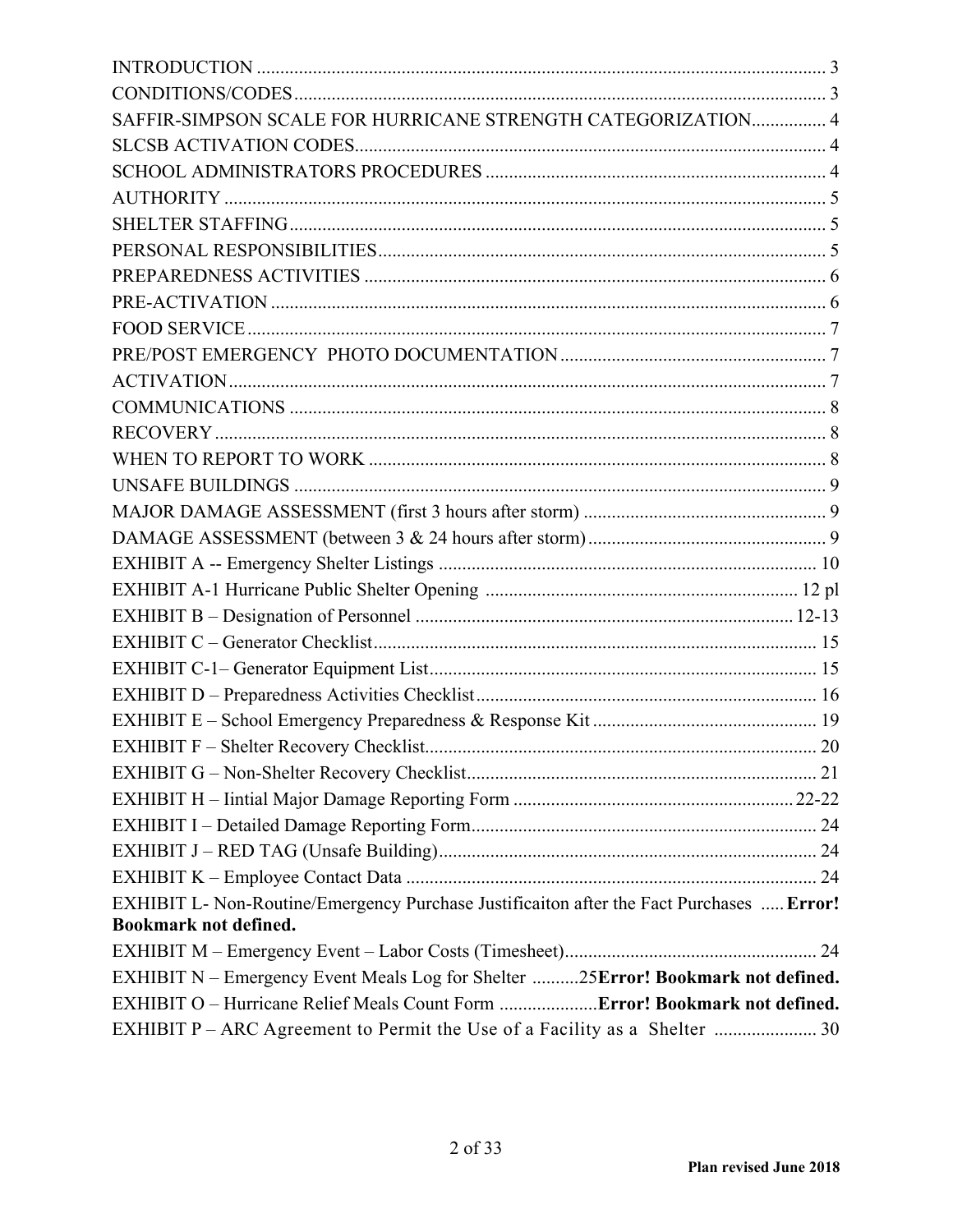#### **INTRODUCTION**

The geographical location of St. Lucie County is vulnerable to many natural disasters. In the event of a natural disaster, primarily hurricanes, the St. Lucie County School Board (SLCSB), in cooperation with the American Red Cross (ARC) and the St. Lucie County Board of County Commissioners (BOCC) and at the direction of the St. Lucie County Emergency Operations Center (EOC) have entered into an agreement to open and operate shelters utilizing SLCSB educational facilities. These buildings shelter displaced individuals during a natural disaster.

School facilities are often thrust to the forefront of the community recovery process by functioning as shelters, distribution points and relief centers. The way we respond can make or break community resolve and spirit. Efficient operation of shelters and relief centers are an important facet of recovery but the single most important thing a District can do is recover the educational process as quickly as possible to provide a sense of normality.

Throughout hurricane season as well as during the remainder of the school year, it shall be the responsibility of the school Principal (site administrator) to coordinate the preparation of their facility in an effort to minimize loss or damage resulting from the shelter use.

The purpose of this manual is to provide procedures and direction regarding the preparations for, use of, and recovery from the shelter operations and to assist with the reporting of damage in order to return the facilities to their normal operation as soon as possible after the event.

The primary disaster referenced herein, will be a hurricane. However, it is important that everyone understand that the emergency may be any type of disaster, which may affect the population of St. Lucie County. Although this manual primarily references those facilities serving as a shelter, it also holds valuable information for every facility and shall be utilized at every facility within the District.

#### **The list of SLCSB shelter locations is available as Exhibit A.**

#### **CONDITIONS/CODES**

#### **TROPICAL STORM / HURRICANE / TORNADO**

| NORMAL         | Day-to-day operations                                                                                                                   |
|----------------|-----------------------------------------------------------------------------------------------------------------------------------------|
| <b>WATCH</b>   | First indication that a geographical area may be threatened by specified<br>conditions within twenty-four to forty-eight (24-48) hours. |
| <b>WARNING</b> | Factors indicate that specified conditions are expected to strike a<br>geographical area within twenty-four (24) hours.                 |
| LANDFALL       | Point when specified force winds are noted within a geographical area.                                                                  |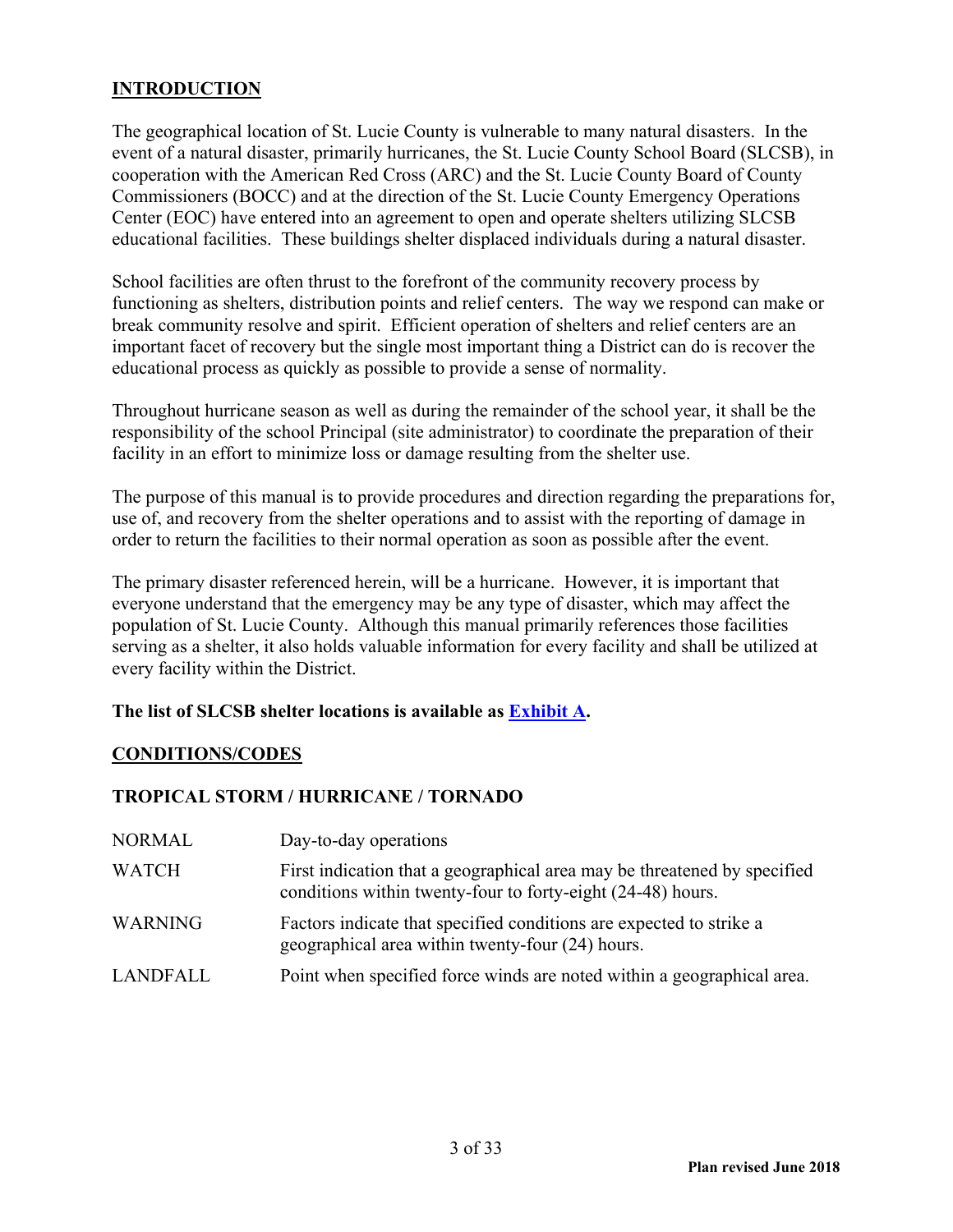#### **SAFFIR-SIMPSON SCALE FOR HURRICANE STRENGHT CATEGORIZATION**

- Category 1 Winds 74 to 95 mph
- Category 2 Winds 96 to 110 mph
- Category 3 Winds 111 to 130 mph
- Category  $4 -$  Winds  $131 155$  mph
- Category 5 Winds exceeding 155 mph

#### **SLCSB ACTIVATION CODES**

 PREPAREDNESS – 2 weeks prior to the end of the school year and within 1 week of the start of the new school year.

- **a.** Phase "A" AWARENESS A 12 hour period, commencing at forty-eight (48) hours to approximately thirty-six (36) hours before general public evacuation, or as designated by the Superintendent. This is the notification period during which appropriate agencies and organizations (public, quasi-public, and private) should be made aware of the situation.
- **b.** <u>Phase "B"</u> STAND-BY A 12 hour period, commencing at thirty-six (36) hours to approximately twenty-four (24) hours before general public evaucation. This is the alert period for the acceleration of preparedness actions for emergency and vital services affected by the situation.
- **c.** Phase "C" DECISION A 3-6 hour period, commencing at twenty-four (24) hours to approximately eighteen (18) hours before general public evacuation. During this period, the decision to evacuate will be discussed. This is the period during which the populace should take precautionary actions in order to cope with the threatening situation.
- **d.** Phase "D" PREPARATION A 9-12 hour period, commencing at twelve (12) hours before general public evacuation. This is the re-analysis period, and the preparation time needed to place emergency personnel and resources into position for operations.
- **e.** Phase "E" EVACUATION General public evacuation has begun. Shelters are opening at the request of the SLC Emergency Operations Center. Final preparedness activities should be completed.
- **f.** Phase "R" RECOVERY Period of time during daylight hours when winds go below 40 mph. Damage assessment and recovery efforts begin.

#### **SCHOOL ADMINISTRATOR'S PROCEDURES**

This manual is to be used to assist the site administrator with management of the shelter. It is intended to be a guide for circumstances and should not be considered all-inclusive. Safety and common sense should always prevail.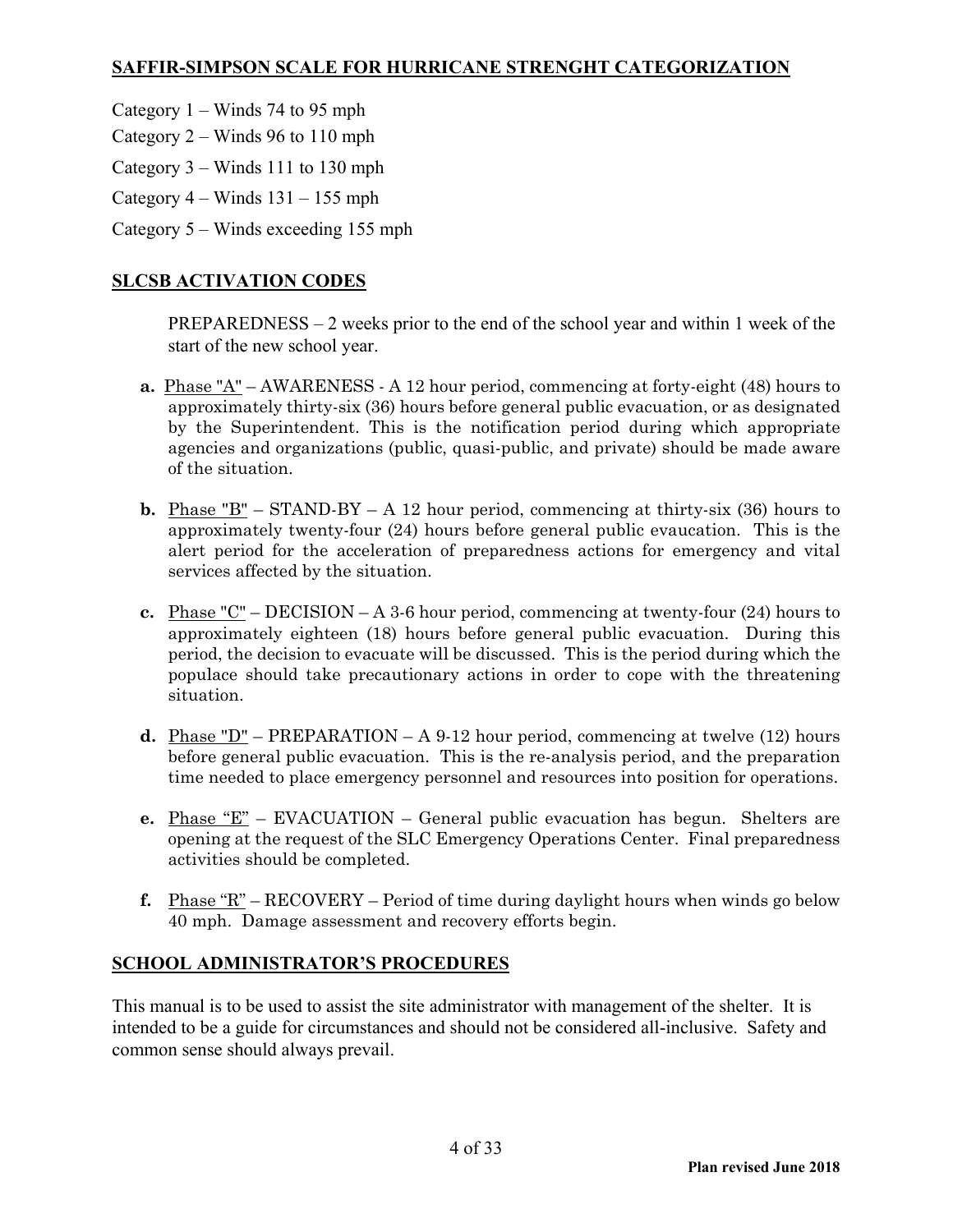It is the responsibility of each school administrator to ensure that the school is well maintained throughout the year in an effort to minimize the preparedness actions needed immediately prior to the storm and to minimize the impact from the storm.

#### **AUTHORITY**

The American Red Cross (ARC) is tasked with the role of mass care in the event of an emergency. That responsibility that the ARC has is for the management of clients in the shelter and coordination with the facility owner. The SLCSB Site Administrator shall have final authority over all actions at their site that are not the direct responsibility of the ARC.

The "Agreement to Permit the Use of a Facility as a Red Cross Shelter" is provided as Exhibit P. This provides the owner's (SLCSB) responsibilities and the Red Cross's obligations.

#### **SHELTER STAFFING**

Each shelter shall have enough personnel to adequately support the needs of the facility. Based on previous experiences, it has been determined that the following positions, in addition to ARC or St. Lucie County staff, will be needed at each site during shelter activation.

- Facility Administrators and general staff
- Site Maintenance Workers & Plant Manager School Based (2 on 12 hr. shifts)
- 1 Food Service Manager
- Food Service Staff
- 1 Health Aide or RN (purpose is to provide minimum first aid. 911 is the required medical response)
- Law Enforcement

The EOC will assign law enforcement to the shelters as they open them.

The designation of staff will be completed by the following:

- Executive Director of Schools- Administrators
- Director of Food Service-Food service managers, food service staff including Fenn Center(SNS)
- Coordinator of Custodial—Plant manager and site maintenance workers
- Exceptional Student Education and Student Services-Health Aide or RN

and forwarded to the Director of Building Services and Projects prior to June 1<sup>st</sup> of each year. This form shall also be confirmed with each staff member for accuracy during phase A, B and C. Changes shall be faxed to the Director of Building Services and Projects during phases C. Copies of lists will be distributed to all appropriate pre-determined personnel. In June of each year, the Site Administrator of each facility shall confirm the duties of each primary and secondary position prior to placing him/her in that position.

#### **PERSONAL RESPONSIBILITIES**

All SLCSB personnel who are assigned to work at a shelter shall have their personal emergency plans updated and in place by June 1<sup>st</sup> of each year. The Facilities Director will send a reminder on May 1 of each year to school site administrators to complete *Exhibit B, Designation of*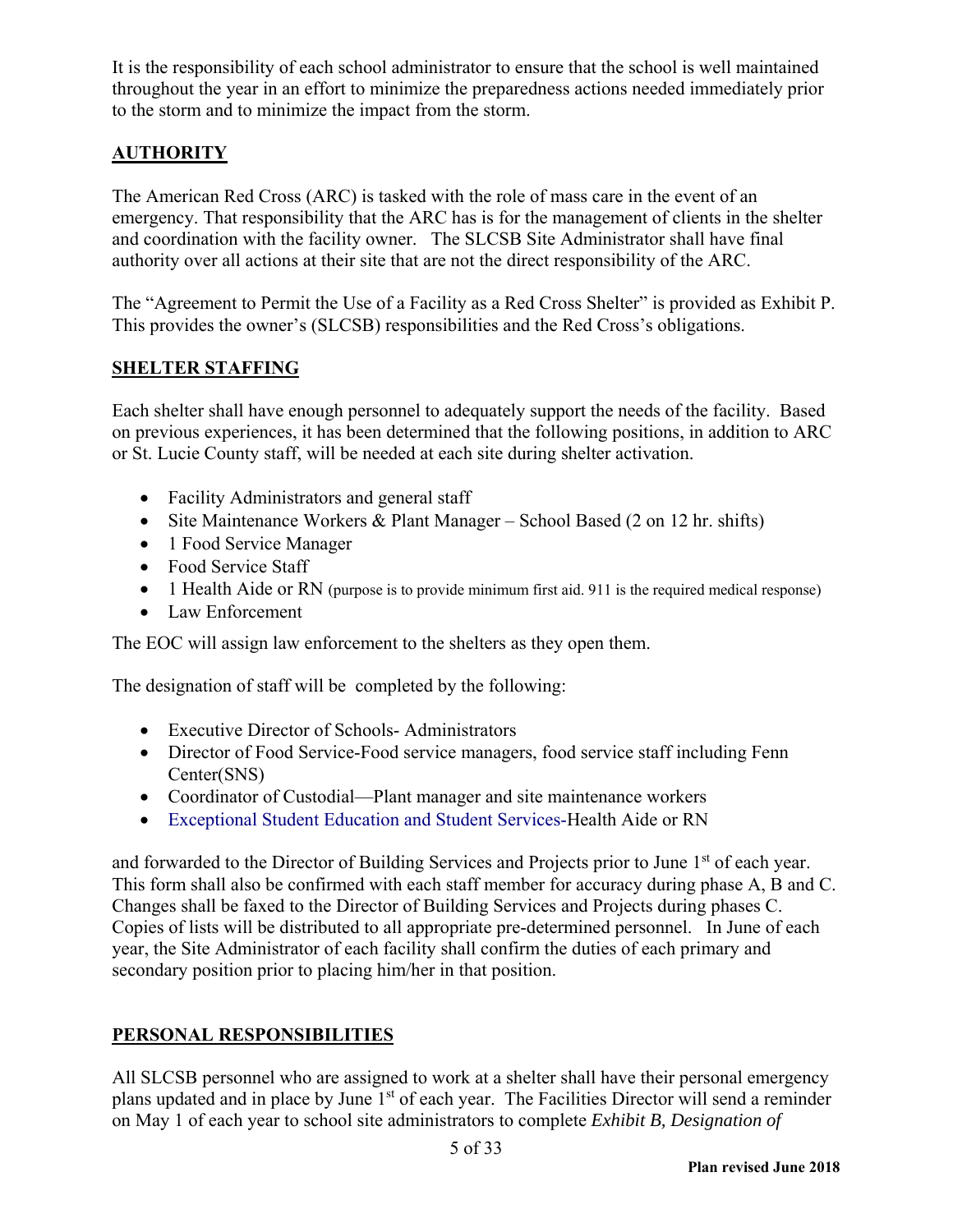*Personnel for Shelter Activation Form* to ensure employees that are required to work have updated their plans and contact information. This includes but is not limited to: having a written emergency plan, informing relatives of their duties during emergency conditions/shelter activation, planning for care of family members (children & elderly) and any other responsibilities that may be addressed prior to an emergency. After the start of school, on or about Labor Day the Facilities Director will request schools provide an update *of Exhibit B, Designation of Personnel for Shelter Activation Form* because of possible change in school staffing with the new school year. The Student Services Department will also update their list of nurses to work at the shelters on June 1 and Labor Day.

Personnel who are assigned to work during an emergency will be compensated based on the Compensation for Declared Emergency Chapter 7 of the School Board Policy Manual.

#### **PREPAREDNESS ACTIVITIES**

In June of each year each site administrator shall coordinate with the SLCSB Building Official to determine the room(s) available for sheltering, usually the Cafeteria and/or Gymnasium. Lavatories shall also be pre-determined.

The Site Administrator at each site shall complete the "Employee Contact Data" sheet. This information would benefit both the employee and the district in the event of a major catastrophe.

Once a month during hurricane season (June 1 – November 30), –plant managers shall confirm the generator on site has been run under full load in accordance with the manufacturer's instructions. A list of generators and the fuel source and capacity is provided in Exhibit C-1. Check oil and water levels, refilling as necessary and verify adequate fuel reserves. Check battery powered emergency lights for operation. See attached Generator Check List. Testing under a full load will validate that the generator is ready for emergency use.

SLCSB employees who are designated to work during activation of the shelter shall have a "resting" station away from the general population (when feasible) for personal use. The location must be pre-determined, within the confines of the safe area and approved by the site administrator. This resting station is designated for employees who are assigned to work during the activation of the shelter. Family members, friends or other evacuees are not permitted in this area.

#### **PRE-ACTIVATION**

Upon notification from the Superintendent or designee of implementation of Emergency Plan (Phase), the duties of the site administrator shall begin, utilizing the Preparedness Activities Checklist to prepare staff, facilities and equipment for possible activation as a shelter. The site administrator shall ensure that every task is completed as soon as possible after notification of current phase. Site Administrators have full responsibility to notify their staff of current phase and duties to be completed during the respective phase.

During this time any repairs to the infrastructure that can be made in a timely manner to help ensure the safety of the building should be completed. Under no circumstances should repairs begin that cannot be complete prior to landfall of a storm.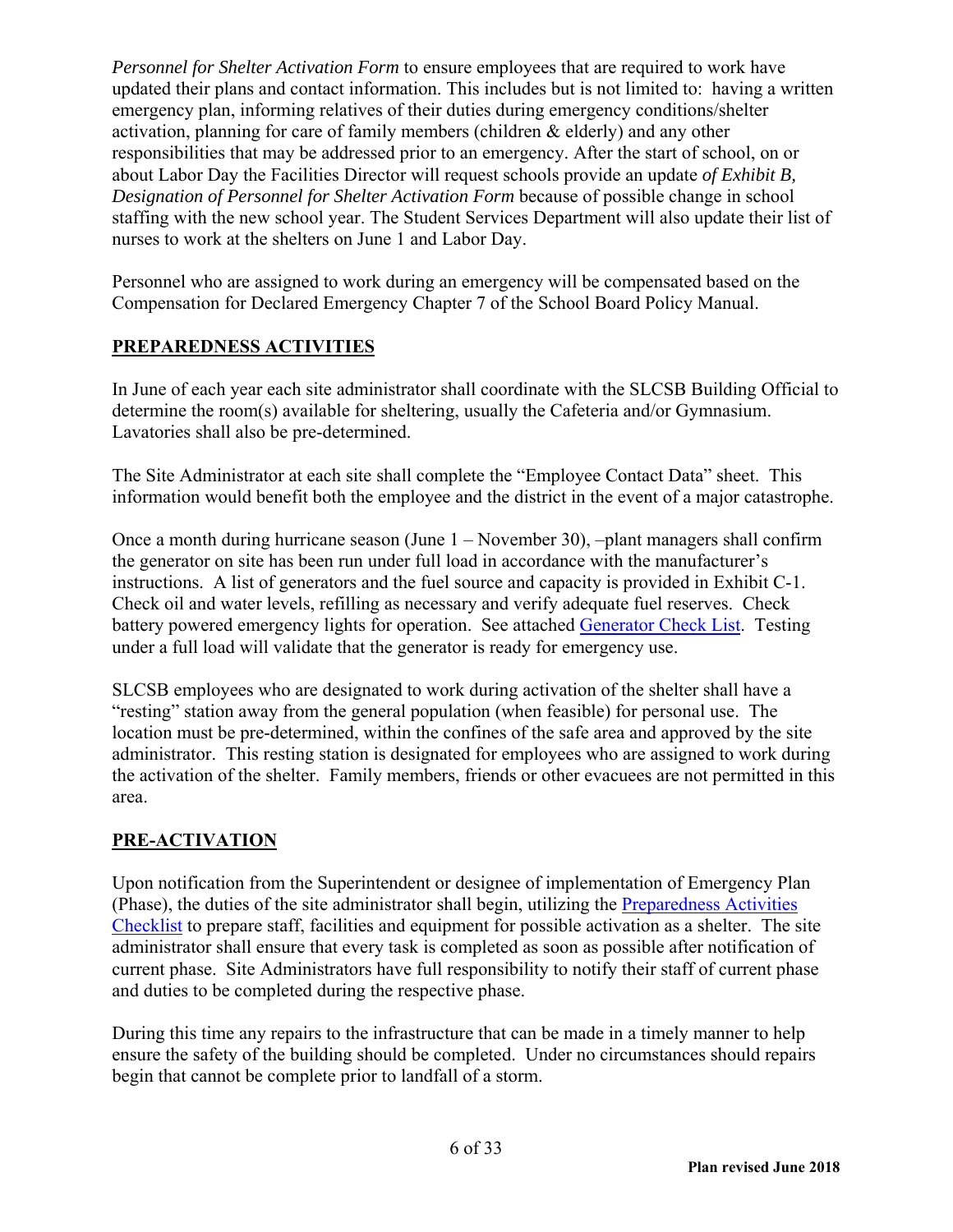#### **FOOD SERVICE**

Upon notification from the Superintendent or designee of implementation of the Emergency Plan (Phase), the Food Service Manager (FSM) shall complete a full inventory of all supplies and order any (non-perishable) items that may be necessary during the operation of the shelter. The inventory shall also include: toilet paper, paper towels, 5 gallon buckets, and garbage bags (55 gal and 5 gallon bucket). The FSM also has the responsibility of confirming the temperature of the cooler and the freezer. On average, a walk-in cooler can hold a temperature of  $38 - 42$ degrees for approximately 12 hours after power failure. If at any time the **cooler** reaches 45 degrees, all food must be discarded. If at any time the **freezer** temperature reaches 32 degrees, all food must be discarded. A list of the freezers on emergency power is provided in Exhibit C-1.

#### **PRE/POST EMERGENCY PHOTO DOCUMENTATION**

The condition of the facility shall be documented by Plant Manager during the "Preparedness Phase" of each year through photographs with written descriptions. While this process may seem time and resource consuming, a picture is worth a thousand words. Pictures shall be taken and duplicate prints processed prior to impact. Photographs shall be stored in a waterproof container (zip lock bags or similar). One set of prints must be stored at an alternate facility.

It is recommended that this task may also be accomplished utilizing a Digital Camera and storing the pictures on a **removable/dedicated** memory card or CD/DVD. Prints (duplicate) must be made prior to impact and stored the same as stated above. Photographs (prints or stored on memory card) should be less than 1 year old.

When taking photographs, attempt to "tell a story". Following the steps below will ensure that anyone who may need documentation at a later date will be provided with accurate and efficient data. Remember, the people reviewing the pictures at a later date may have never visited your school.

- 1. Picture of Marquee of School.
- 2. Picture of building (noting building number or similar permanent reference).
- 3. Picture of exterior (walls, doors, windows, roof etc.).
- 4. Picture of room number.
- 5. Picture of room interior.
- 6. Continue #4 and #5 until building is complete.
- 7. Continue with step #2 through #6 until facility has been thoroughly photographed.

The same process shall be used to document damages resulting from the storm.

#### **ACTIVATION**

Upon notification of shelter activation by the superintendent, or designee, the site administrator shall notify all personnel designated as "shelter employees" when to report for duty. It is critical that sufficient time is allocated to those employees to complete their personal preparations. Remember they will be working while others will still have time to complete these tasks.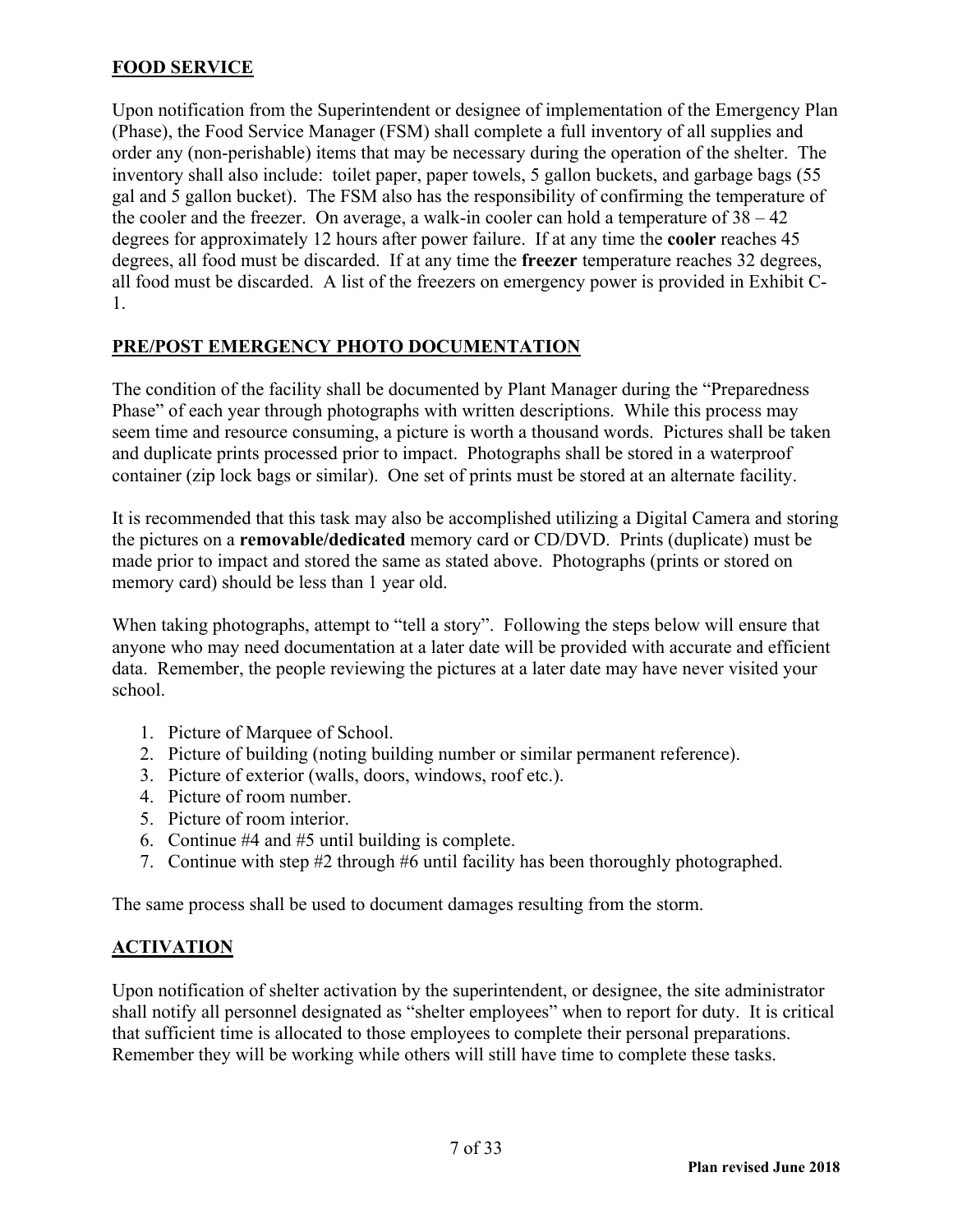It shall be the duty of the site administrator or designee to confirm security of facilities that are not being utilized as a shelter. Rooms that are not to be utilized shall be properly secured (locked) and documented as such.

During activation, the Superintendent of Schools may choose to send a message to all school families through the School Messenger phone system. This message may include information relating to the activation of the shelters, where to listen for updates after impact, necessary items to bring with them, items that will not be allowed in the shelter as well as change in school hours and days.

#### **COMMUNICATIONS**

Communications are critical in the management of all disaster or emergency situations. St. Lucie County EOC in coordination with WQCS 89.9 and WPSL 1590 have pre-designated times throughout the emergency to air information relative to St. Lucie County. The pre-designated times are as follows:

| <b>WQCS 89.9 FM</b> | <b>WPSL 1590 AM</b> |
|---------------------|---------------------|
| 8:00 AM             | 8:00 AM             |
| 12 noon             | $12:00 \text{ PM}$  |
| 5:00 PM             | $5:00 \text{ PM}$   |

If sufficient volunteers are available, St. Lucie County EOC will provide 1 Amateur Radio Operator to each shelter during activation.

Any emergency situation that may arise during shelter activation shall be called to 911 dispatch. Although rescue may not be able to dispatch immediately, they will take the information and prioritize the dispatching as soon as it is safe to travel.

#### **RECOVERY**

Due to the number of uncertainties resulting from a disaster, creating a plan for recovery is based on many assumptions. This section of the manual is to be used to assist the site administrator with recovery activities. It is intended to be a guide for circumstances and should not be considered all-inclusive. **Safety and common sense should always prevail.**

#### **WHEN TO REPORT TO WORK**

For the purpose of this section of the manual (recovery), "after storm passage" refers to the time when the hurricane force winds have passed and sustained winds are below 40 mph during daylight hours only. Example: if the storm has passed at 1am and media reports are that the sustained winds are now at 35 mph, you would wait to report to your facility at daybreak.

The District will inform employees based upon group designation on when to report to work. The employee groups are as follows:

- Group  $# 1$ —Cabinet
- Group #2—All administrators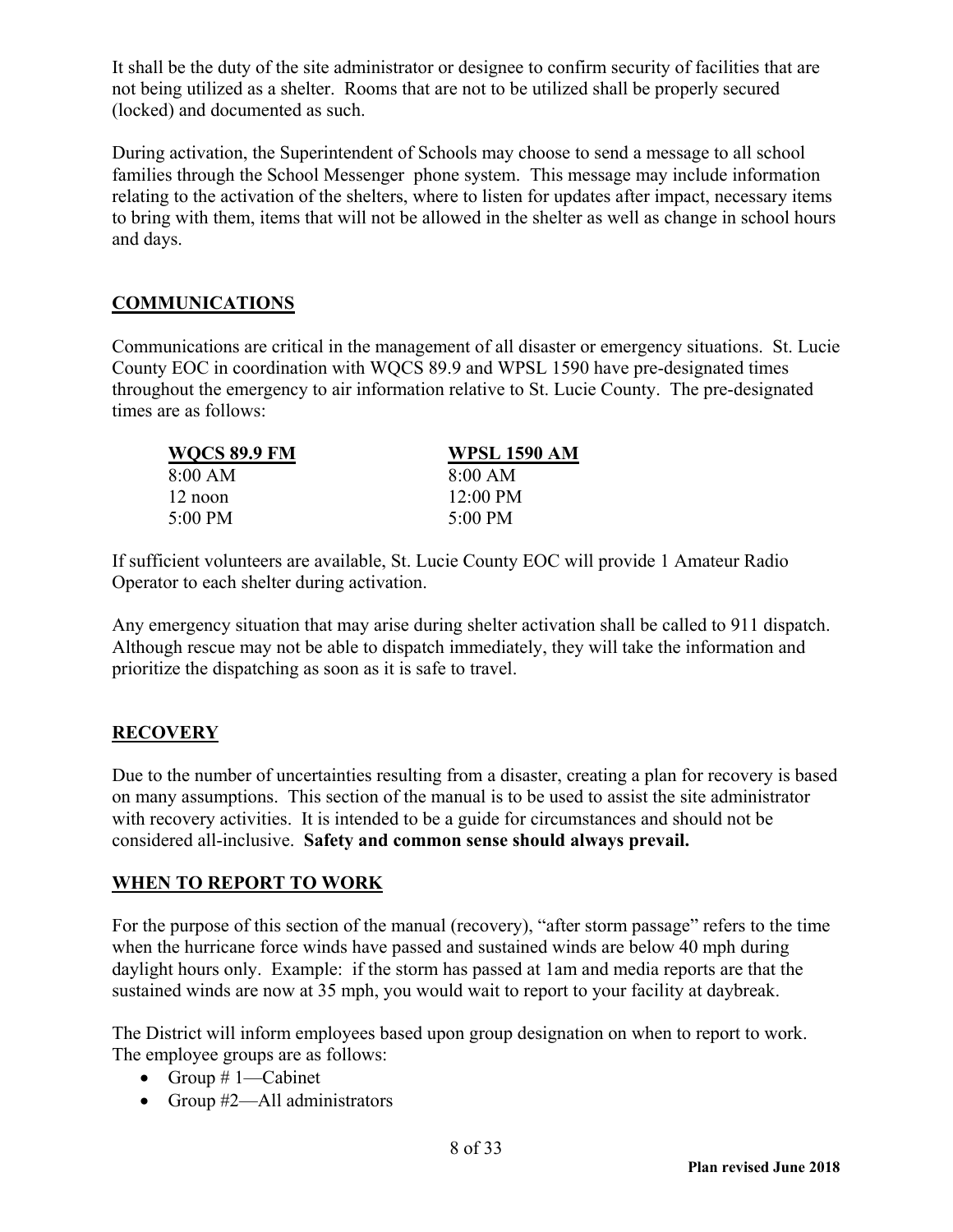- Group #3-Crisis Response Team--Cabinet, Director Transportation, Facility Project Managers, Custodial Coordinator
- Group #4--All site and district custodial, maintenance and facility personnel
- Group #5-- hourly employees All district 12 month personnel
- Group  $#6$ --All 10, 101/2 and 11 month personnel (part-time and full-time)
- Group #7--All: bus drivers, food service and gate keepers

If you are a designated shelter worker or have other specific duties then you are to report based upon those specific duties.

#### **UNSAFE BUILDINGS**

Structural damage to a building causing it to be unsafe to enter shall be secured and noted by means of "Red Tagging" the building at all entrances. Red Tags are located in the Responders Kit sent to each facility. It is also attached as Exhibit J. Simply print on RED paper and laminate. Under NO circumstances should anyone enter a building that has been Red Tagged until the SLCSB Building Official removes the Red Tag and gives the "all clear" directly to the Site Administrator.

#### **MAJOR DAMAGE ASSESSMENT (first 3 hours after storm)**

It is the responsibility of the Site Administrator to begin facility damage assessment utilizing the Initial **Major** Damage Reporting Form listed as Exhibit H within 2 hours of storm passage or daylight. Instructions/definitions are listed on the back of the form. Forms must be delivered to the Incident Command Staff located in the Facilities Department at the South County Compound (SCC) utilizing any means necessary within 3 hours of storm passage or daylight. In the event the SCC is severely damaged, security will be posted at the gate informing visitors of our temporary location. Work prioritization will occur at the Incident Command Center therefore prompt receipt of your damage assessment form is critical for prioritization. Please print legibly on all forms.

Facilities & Maintenance will assemble in the same fashion as the Site Administrators. At that time, Managers will proceed with prioritizing known MAJOR damage based on the information received from each facility. (Exhibit H).

#### **DAMAGE ASSESSMENT (between 3 & 24 hours after storm)**

It is the responsibility of the Site Administrator, with assistance of the plant manager, to complete a **Detailed** Damage Reporting Form, Exhibit I, for each building at the facility and forward to:

- Director of Building Services and Projects & Maintenance.
- District office Executive Directors of Schools

This should be done as soon as possible but within 24 hours of storm passage. In the event the building has sustained a large quantity of damage, it may be necessary to utilize one form per room.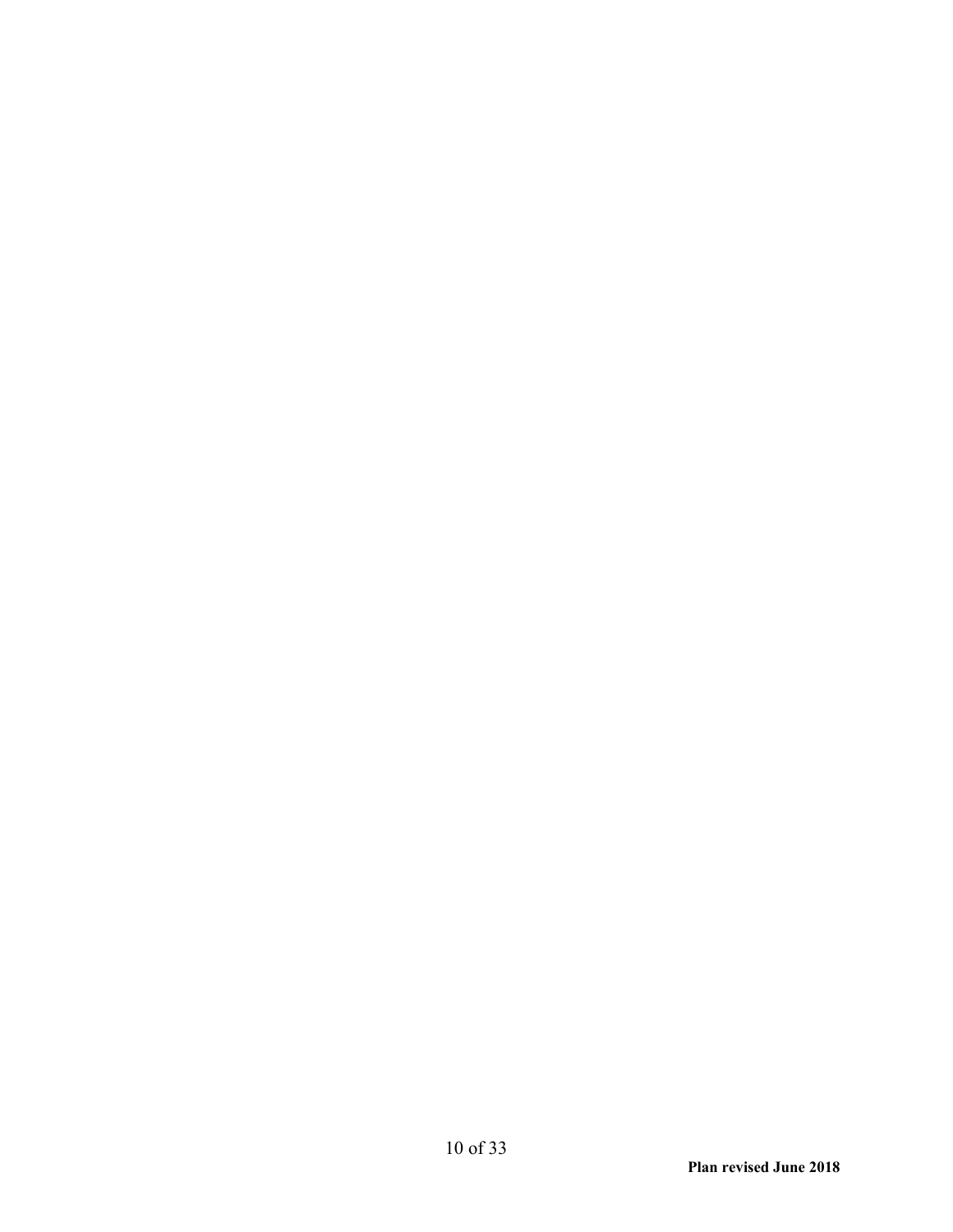#### **EXHIBIT A – EMERGENCY SHELTER LISTING**

Shelters are opened at the request of local Emergency Management Officials with the assistance of the St. Lucie County Red Cross. Shelters are opened on an "as needed" basis. Please listen to your local TV/radio stations for shelter opening/closing times and locations.

| <b>Name</b>                           | Bldg.#                  | <b>EHPA</b><br>area | <b>Address</b>              | <b>City</b>       | <b>Zip</b> |
|---------------------------------------|-------------------------|---------------------|-----------------------------|-------------------|------------|
| Allapattah Flats K-8                  |                         |                     | 12051 NW Copper Creek Dr.   | Port St. Lucie    | 34987      |
| <b>Bayshore Elementary School</b>     | $\mathbf{1}$            |                     | 1661 SW Bayshore Blvd.      | Port St. Lucie    | 34984      |
| <b>C.A. Moore Elementary School</b>   | 1                       |                     | 827 N. 29th Street          | <b>Ft. Pierce</b> | 34947      |
| Dale Cassens School                   |                         |                     | 1901 S. 11th Street         | <b>Ft. Pierce</b> | 34947      |
| Dan McCarty School                    |                         |                     | 1201 Mississippi Avenue     | Ft. Pierce        | 34950      |
| <b>Fairlawn Elementary</b>            |                         |                     | 1900 S. 33rd Street         | Ft. Pierce        | 34947      |
| <b>Floresta Elementary</b>            | 1                       |                     | 1501 SE Floresta Drive      | Port St. Lucie    | 34983      |
| <b>Forest Grove Middle School</b>     |                         |                     | 3201 S. 25th Street         | Ft. Pierce        | 34950      |
| Frances K. Sweet Elementary           |                         |                     | 1400 Ave. Q                 | Ft. Pierce        | 34950      |
| <b>Ft. Pierce Central High School</b> | 3                       | Bld $31$            | 4104 S. 25th Street         | <b>Ft. Pierce</b> | 34981      |
| Ft. Pierce Magnet School              |                         |                     | 1200 Delaware Avenue        | Ft. Pierce        | 34950      |
| <b>Ft. Pierce Westwood</b>            | $\mathbf{1}$            |                     | 1801 Panther Lane           | <b>Ft. Pierce</b> | 34947      |
| <b>Garden City Elementary</b>         |                         |                     | 1801 N. 21st Street         | Ft. Pierce        | 34950      |
| <b>Lakewood Park Elementary</b>       | $\mathbf{1}$            |                     | 7800 Indrio Road            | <b>Ft. Pierce</b> | 34951      |
| Lawnwood Elementary                   |                         |                     | 1900 S. 23rd Street         | Ft. Pierce        | 34950      |
| Lincoln Park Academy                  |                         |                     | 1806 Avenue I               | Ft. Pierce        | 34950      |
| <b>Manatee Elementary</b>             | 600                     |                     | 1450 SW Heatherwood         | Port St. Lucie    | 34986      |
| Mariposa Elementary                   | 600                     |                     | 2620 SE Mariposa Ave.       | Port St. Lucie    | 34952      |
| <b>Morningside Elementary</b>         | 1                       |                     | 2300 SE Gowin Drive         | Port St. Lucie    | 34952      |
| Northport Middle School               |                         |                     | 250 NW Floresta             | Port St. Lucie    | 34983      |
| Oak Hammock K-8 **                    | $\overline{\mathbf{4}}$ | Bld $42$            | 1251 SW California Blvd.    | Port St. Lucie    | 34953      |
| <b>Parkway Elementary</b>             | $\mathbf{1}$            |                     | 7000 NW Selvitz Road        | <b>Ft. Pierce</b> | 34981      |
| Palm Pointe K-8                       |                         |                     | 10680 Academic Way          | Port St. Lucie    | 34987      |
| Port St. Lucie Elementary             |                         |                     | 198 NW Marion Ave.          | Port St. Lucie    | 34983      |
| Port St. Lucie High School            |                         |                     | 1201 SE Lennard Road        | Port St. Lucie    | 34952      |
| <b>Rivers Edge Elementary</b>         |                         |                     | 5600 NE St. James Drive     | Port St. Lucie    | 34983      |
| St. Lucie Elementary                  |                         |                     | 2020 S. 13th Street         | Ft. Pierce        | 34950      |
| <b>Samuel Gaines Academy</b>          | 4                       | Bld $42$            | 2250 S. Jenkins Road        | <b>Ft. Pierce</b> | 34947      |
| Savanna Ridge Elementary              | 1                       |                     | 6801 Lennard Rd.            | Port St. Lucie    | 34982      |
| Southern Oaks Middle School           |                         |                     | 5500 NE St. James Blvd.     | Ft. Pierce        | 34983      |
| Southport Middle School               |                         |                     | 2420 SE Morningside         | Port St. Lucie    | 34952      |
| St. Lucie West Centennial             |                         |                     | 1485 SW Cashmere Blvd       | Port St. Lucie    | 34986      |
| St. Lucie West K-8 School             |                         |                     | 1001 SW Juliet Avenue       | Port St. Lucie    | 34986      |
| <b>Treasure Coast High School</b>     | 3                       | Bld $31$            | 1000 SW Darwin Blvd.        | Port St. Lucie    | 34953      |
| <b>Village Green Elementary</b>       | 1                       |                     | 1700 Lennard Road           | Port St. Lucie    | 34952      |
| <b>Weatherbee Elementary School</b>   | $\mathbf{1}$            |                     | 800 E. Weatherbee Road      | Port St. Lucie    | 34982      |
| <b>West Gate K-8</b>                  | $\overline{\mathbf{4}}$ | Bld $4^2$           | 1050 NW Cashmere Blvd       | Port St. Lucie    | 34986      |
| White City Elementary School          |                         |                     | 905 W. 2nd Street           | Ft. Pierce        | 34982      |
| <b>Windmill Point Elementary</b>      | 1                       |                     | <b>700 Darwin Boulevard</b> | Port St. Lucie    | 34983      |

\*\* Hearing Impaired Shelter Primary Shelter

**Notes: 1.** EHPA area is Gym, culinary arts area.

**2 .** EHPA area is cafeteria, kitchen and music areas in building.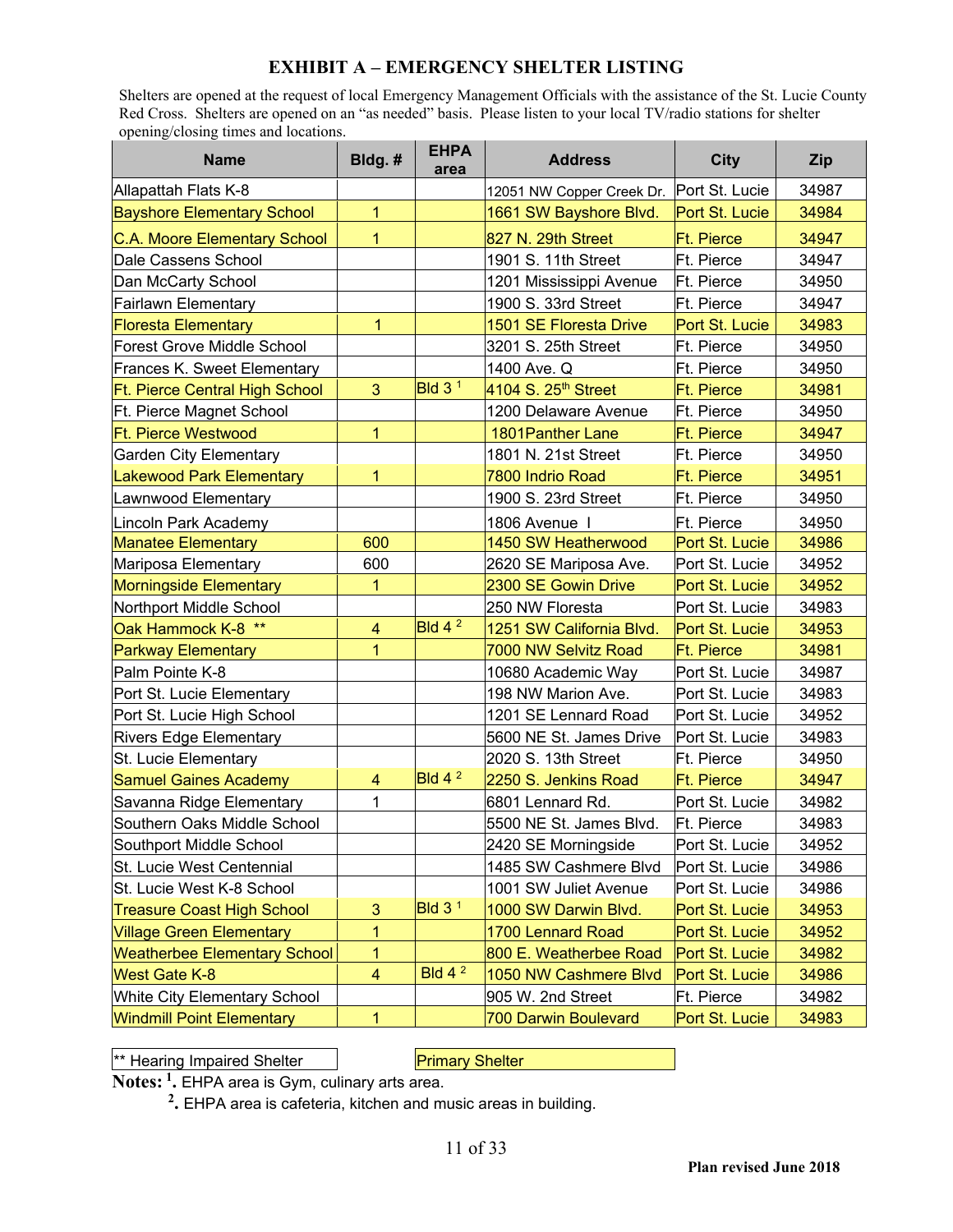|                                   | <b>Recommended 2018</b> |                |                |                |
|-----------------------------------|-------------------------|----------------|----------------|----------------|
|                                   | <b>Planned</b>          | <b>Planned</b> | <b>Planned</b> | <b>Planned</b> |
| <b>Location</b>                   | <b>Usage</b>            | <b>Usage</b>   | <b>Usage</b>   | Capacity       |
|                                   | Tier 1                  | Tier 2         | Tier 3         | <b>Total</b>   |
| NORTH COUNTY                      |                         |                |                |                |
| Lakewood Park Elementary          | 300                     |                |                | 300            |
| Westwood High School              | 750                     |                |                | 750            |
| Samuel S. Gaines Academy          |                         | 620            |                | 620            |
| C.A. Moore                        |                         |                | 412            | 412            |
| Subtotal                          | 1,050                   | 620            | 412            | 2,082          |
| <b>CENTRAL COUNTY</b>             |                         |                |                |                |
| Fort Pierce Central High Sch      | 1,075                   |                |                | 1,075          |
| Westgate K-8                      |                         | 620            |                | 620            |
| Parkway Elementary                |                         |                | 417            | 417            |
| <b>Bayshore Elementary</b>        |                         |                | 220            | 220            |
| Subtotal                          | 1,075                   | 620            | 637            | 2,332          |
|                                   |                         |                |                |                |
| <b>SOUTH COUNTY</b>               |                         |                |                |                |
| <b>Treasure Coast High School</b> | 1,075                   |                |                | 1,075          |
| Oak Hammock K-8                   |                         | 620            |                | 620            |
| Morningside Elementary            |                         |                | 220            | 220            |
| Floresta Elementary               |                         |                | 220            | 220            |
| Subtotal                          | 1,075                   | 620            | 440            | 2,135          |
| <b>Total by Tier</b>              | 3,200                   | 1,860          | 1,489          | 6,549          |

#### **Special Medical Needs Shelters - Supervised by the Health Department.**  *Must be pre-registered* – To register, please call 461-5201.

#### **Havert L. Fenn Center**

2000 Virginia Avenue Ft. Pierce, FL 34950

**For more information, please contact: St. Lucie County American Red Cross**   $2506$   $17<sup>th</sup>$  Avenue Vero Beach, FL 32960 772-562-2549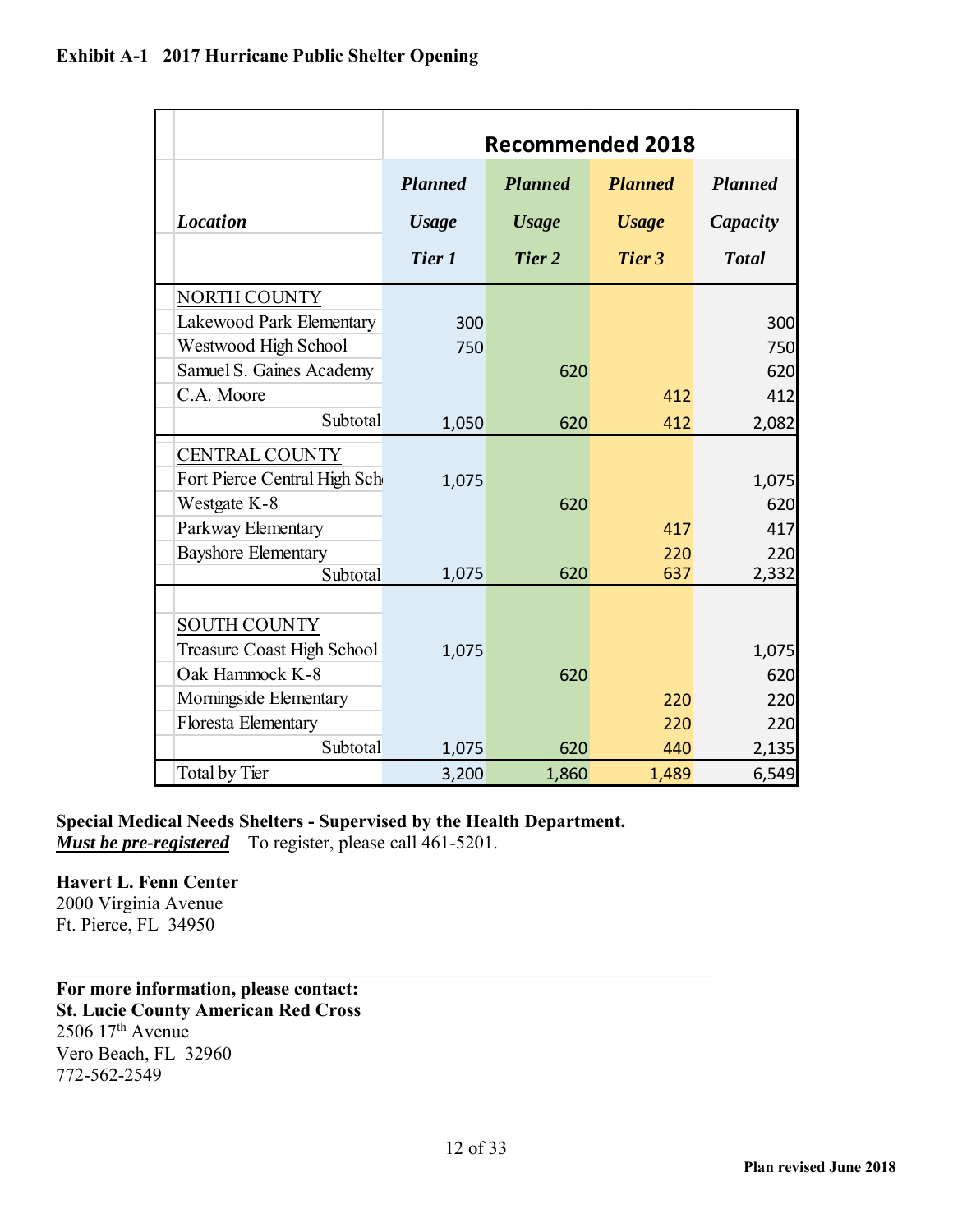#### **EXHIBIT B – DESIGNATION OF PERSONNEL**

#### **DESIGNATION OF SLCSB PERSONNEL FOR SHELTER ACTIVATION FORM**

| <b>Facility Name:</b>           |                                    |
|---------------------------------|------------------------------------|
| <b>Facility Address:</b>        |                                    |
|                                 |                                    |
|                                 | <b>ADMINISTRATORS</b>              |
| <b>Facility Principal Name:</b> |                                    |
| Home Address                    |                                    |
| Home Phone #                    |                                    |
| Cell Phone #                    |                                    |
| Address evacuating to           |                                    |
|                                 |                                    |
| Facility Asst. Principal Name:  |                                    |
| <b>Home Address</b>             |                                    |
| Home Phone #                    |                                    |
| Cell Phone #                    |                                    |
| Address evacuating to           |                                    |
|                                 |                                    |
| IF DIFFERENT THAN ABOVE:        |                                    |
| Site Administrator Name         |                                    |
| <b>Home Address</b>             |                                    |
| Home Phone #                    |                                    |
| Cell Phone #                    |                                    |
|                                 |                                    |
| Asst. Site Administrator Name   |                                    |
| <b>Home Address</b>             |                                    |
| Home Phone #                    |                                    |
| Cell Phone #                    |                                    |
|                                 | SITE MAINTENANCE WORKERS (4 TOTAL) |
| Plant Manager Name              |                                    |
| Home Address                    |                                    |
| Home Phone #                    |                                    |
| Cell Phone #                    |                                    |
|                                 |                                    |
| Site Maintenance Worker Name    |                                    |
| <b>Home Address</b>             |                                    |
| Home Phone #                    |                                    |
| Cell Phone #                    |                                    |
|                                 |                                    |
| Site Maintenance Worker Name    |                                    |
| <b>Home Address</b>             |                                    |
| Home Phone #                    |                                    |
| Cell Phone #                    |                                    |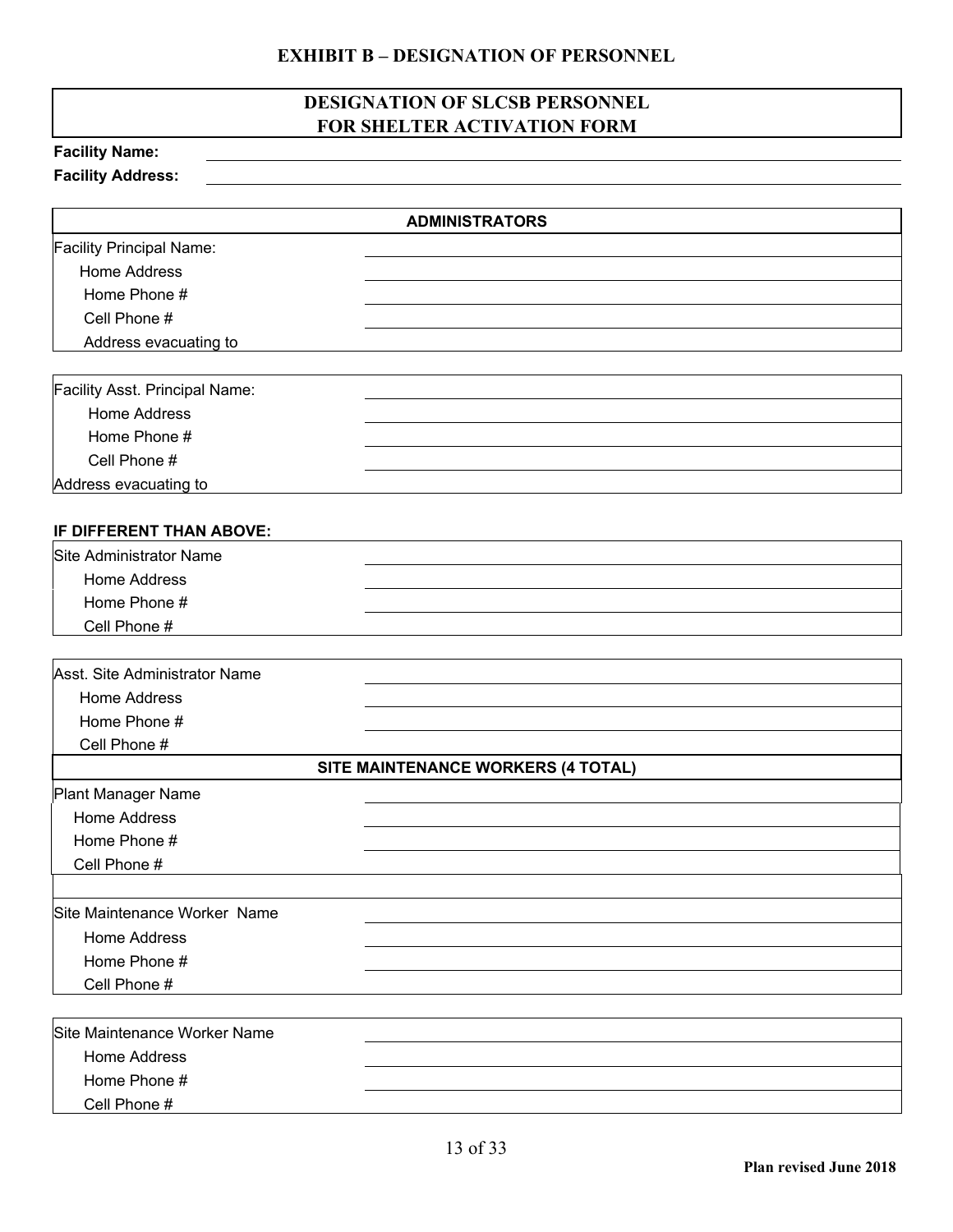#### **EXHIBIT B – DESIGNATION OF PERSONNEL (Continued Page 2)**

| Facility Name:                 |                                                  |  |
|--------------------------------|--------------------------------------------------|--|
| Site Maintenance Worker Name   |                                                  |  |
| <b>Home Address</b>            |                                                  |  |
| Home Phone #                   |                                                  |  |
| Cell Phone #                   |                                                  |  |
|                                |                                                  |  |
|                                | <b>FOOD SERVICE MANAGER (1 TOTAL)</b>            |  |
| Food Service Manager Name      |                                                  |  |
| <b>Home Address</b>            |                                                  |  |
| Home Phone #                   |                                                  |  |
| Cell Phone #                   |                                                  |  |
|                                | <b>FOOD SERVICE STAFF (3 TOTAL)</b>              |  |
| Food Service Staff Name        |                                                  |  |
| Home Address                   |                                                  |  |
| Home phone #                   |                                                  |  |
| Cell phone#                    |                                                  |  |
|                                |                                                  |  |
| <b>Food Service Staff Name</b> |                                                  |  |
| Home Address                   |                                                  |  |
| Home phone #                   |                                                  |  |
| Cell Phone #                   |                                                  |  |
| <b>Food Service Staff Name</b> |                                                  |  |
| <b>Home Address</b>            |                                                  |  |
|                                |                                                  |  |
| Home phone #<br>Cell phone #   |                                                  |  |
|                                |                                                  |  |
|                                | <b>HEALTH AIDE OR RN (1 TOTAL)</b>               |  |
| <b>Health Aide Name</b>        | To be provided by EOC as the shelters are opened |  |
| <b>Home Address</b>            |                                                  |  |
| Home Phone #                   |                                                  |  |
| Cell Phone #                   |                                                  |  |
|                                | <b>LAW ENFORCEMENT (1 TOTAL)</b>                 |  |
| <b>Officer Name</b>            | To be provided by EOC as the shelters are opened |  |
| Home Phone #                   |                                                  |  |

This form shall be completed in the month of May by the Site Administrator and forwarded to the Director of Building Services and Projects by June 1<sup>st</sup> of each year.

Cell Phone #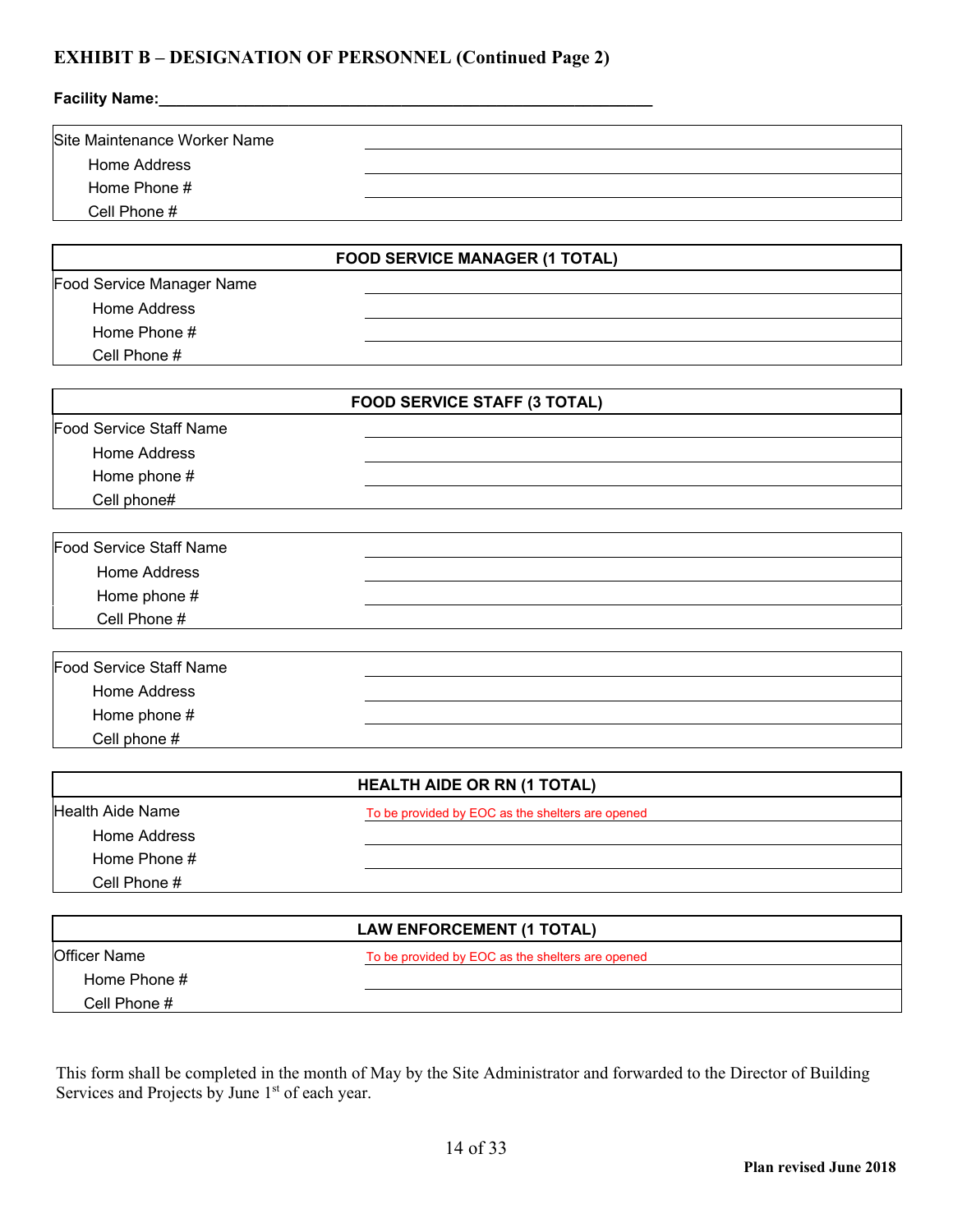#### **EXHIBIT C – GENERATOR CHECKLIST**

| <b>Monthly Generator Checklist School:</b> |  |
|--------------------------------------------|--|
| <b>Month of</b>                            |  |

#### Completed by:

Plant Manager

#### **GENERATOR INFORMATION**

Brand Name: Model Number: Size/Capacity: Propane: Fuel Type: Fuel Filter Type: Oil Type: Oil Filter Type & No.:

#### **STATUS OF GENERATOR PRIOR TO LOAD TEST**

| Fuel Level: |  |  |  |
|-------------|--|--|--|
| Oil Level:  |  |  |  |
| Date:       |  |  |  |
| Employee:   |  |  |  |

#### **STATUS OF GENERATOR AFTER LOAD TEST**

| Temperature: |
|--------------|
| Fuel Level:  |
| Oil Level:   |
| Date:        |
| Employee:    |

#### **MAINTENANCE TRACKING**

Fuel Filter Change Date: Oil Filter Change Date: Amount of Fuel Added (gallons): Amount of Oil Added (quarts):

Procedures for completing the monthly generator check.

- Notify all staff at facility of test date and time. Computers, phones, power etc. may be intermittently down.
- Make note of generator status PRIOR to starting the engine.
- Start generator and let run at idle speed for 5 minutes.
- Apply load to generator.
- Let run with full load for 30 minutes.
- Return engine to idle speed.
- Make note of generator status PRIOR to shutting engine down.
- Engine should run at idle speed (cool down) for 5 minutes prior to full shut down of engine.
- Complete remainder of form, sign and date.

#### **Plant managers will complete this form and attach to the monthly preventative maintenance work order at the end of each month.**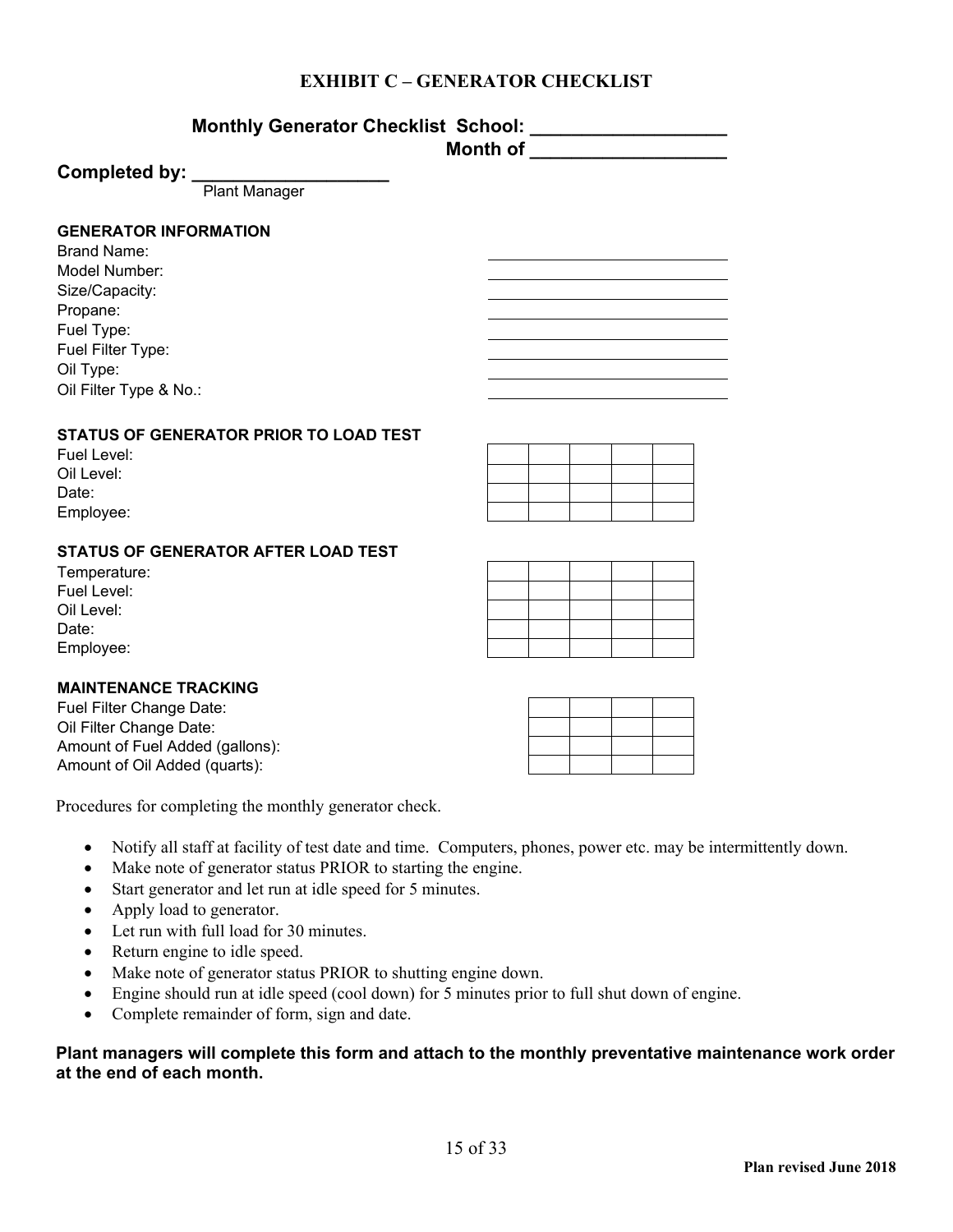|                                                            |                                    |                                    | <b>Fuel Source/Capacity</b> |     |                              |
|------------------------------------------------------------|------------------------------------|------------------------------------|-----------------------------|-----|------------------------------|
| <b>SITE</b>                                                | <b>EMERGENCY</b><br><b>SHELTER</b> | Freezer/<br>Cooler on<br>Generator | <b>DIESEL</b>               | LP. | <b>NATURAL</b><br><b>GAS</b> |
| ADMINISTRATION                                             |                                    | n/a                                | 500 gal.                    |     |                              |
| ADMINISTRATION                                             |                                    | n/a                                |                             |     |                              |
| ALLAPATTAH FLATS K-8                                       |                                    | Yes                                | 620 gal.                    |     |                              |
| <b>BAYSHORE ELEMENTARY</b>                                 | yes                                | Yes                                | 550 gal                     |     |                              |
| CA MOORE ELEMENTARY                                        |                                    | yes                                | 350 gal.                    |     |                              |
| DAN MCCARTY SCHOOL                                         |                                    |                                    |                             |     |                              |
| DALE CASSENS SCHOOL                                        |                                    | yes                                | 89 GAL                      |     |                              |
| <b>F.K. SWEET ELEMENTARY</b>                               |                                    | yes                                | $130$ gal                   |     |                              |
| <b>FAIRLAWN ELEMENTARY</b>                                 |                                    | yes                                | х                           |     |                              |
| <b>FLORESTA ELEMENTARY</b>                                 | yes                                | yes                                | 89 gal                      |     |                              |
| FOREST GROVE MIDDLE SCHOOL                                 |                                    | yes                                |                             |     | х                            |
| FORT PIERCE WESTWOOD HIGH                                  | yes                                | yes                                | 675 gal.                    |     |                              |
| <b>FPCHS</b>                                               | yes                                | yes                                |                             |     | х                            |
| LAKEWOOD PARK ELEMENTARY                                   | yes                                | yes                                | 89 gal                      |     |                              |
| <b>LINCOLN PARK ACADEMY</b>                                |                                    |                                    | 475 gal                     |     |                              |
| MANATEE ACADEMY K-8                                        | yes                                | yes                                | х                           |     |                              |
| MARIPOSA ELEMENTARY                                        | yes                                | yes                                | 89 gal.                     |     |                              |
| <b>MEANS COURT</b>                                         |                                    |                                    | 370 gal                     |     |                              |
| MORNINGSIDE ELEMENTARY                                     | yes                                | yes                                | 89 gal.                     |     |                              |
| <b>NORTHPORT K-8</b>                                       |                                    | yes                                | $260$ gal                   |     |                              |
| NORTH COUNTY TRANSPORTATION                                |                                    | n/a                                | 89 gal.                     |     |                              |
| OAK HAMMOCK K-8                                            |                                    | yes                                |                             | x   |                              |
| PALM POINTE K-8                                            |                                    | yes                                |                             |     | х                            |
| PARKWAY ELEMENTARY                                         | yes                                | yes                                | 80 gal                      |     |                              |
| PORT ST. LUCIE HIGH SCHOOL                                 |                                    | yes                                | 250 gal                     |     |                              |
| RIVERS EDGE ELEMENTARY                                     |                                    | yes                                |                             |     | х                            |
| SAMUEL GANES ACACEMY K-8                                   |                                    | yes                                |                             |     | х                            |
| SAVANNA RIDGE ELEMENTARY                                   |                                    | yes                                | 350 gal                     |     |                              |
| SLW CENTENNIAL HIGH SCHOOL                                 |                                    | yes                                | 760 gal                     |     |                              |
| ST. LUCIE WEST K-8                                         |                                    | yes                                |                             |     | х                            |
| SOUTH COUNTY COMPOUND #1<br>(FAC/MAN/TRANS)                |                                    | n/a                                | 89 gal.                     |     |                              |
| SOUTH COUNTY COMPOUND#2<br>(warehouse)                     |                                    | n/a                                | 260 gal.                    |     |                              |
| SOUTH COUNTY COMPOUND#3<br>(Warehouse Freezer/cooler only) |                                    | yes                                | X                           |     |                              |
| SOUTHERN OAKS MIDDLE SCHOOL                                |                                    | yes                                | 65 gal.                     |     |                              |
| SOUTHPORT MIDDLE SCHOOL                                    |                                    | yes                                | 89 gal                      |     |                              |
| ST.LUCIE ELEMENTARY                                        |                                    | yes                                |                             | x   |                              |
| TREASURE COAST HIGH SCHOOL                                 |                                    | yes                                |                             |     |                              |
| VILLAGE GREEN ENVIRONMENTAL<br><b>SCHOOL</b>               | yes                                | yes                                | 260 gal.                    |     |                              |
| <b>WEATHERBEE ELEMENTARY</b>                               |                                    | yes                                | 350 gal                     |     |                              |
| WEST GATE K-8                                              |                                    | yes                                | x                           |     |                              |
| WINDMILL POINT ELEMENTARY                                  | yes                                | yes                                | 269 gal                     |     |                              |

## **EXHIBIT C-1 – GENERATOR EQUIPTMENT LIST**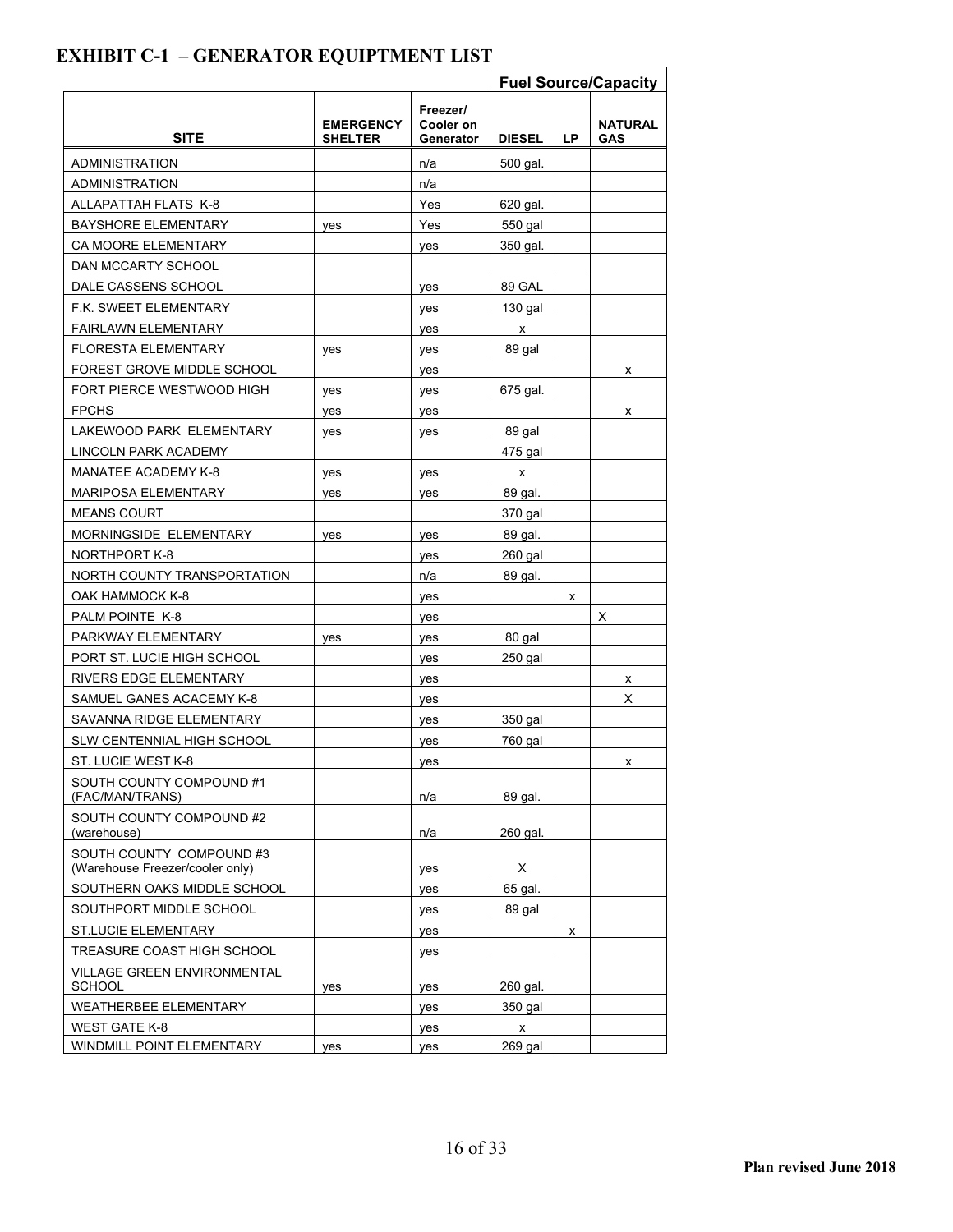## **EXHIBIT D – PREPAREDNESS ACTIVITIES CHECKLIST Preparedness Activities by Phase**

#### **Facility Name:**

#### **Date Completed:**

| Preparedness Phase: Beginning and end of school year.                              |  |  |
|------------------------------------------------------------------------------------|--|--|
| Review plan with staff. What are our expectations of them? What happens when?      |  |  |
| Confirm operability of shutters. Physically shut them. Report repairs necessary.   |  |  |
| Review plan for removal of any canopy.                                             |  |  |
| Confirm employee has a personal plan.                                              |  |  |
| Update employee information.                                                       |  |  |
| Update shelter staffing and backup lists.                                          |  |  |
| Take pictures of facility.                                                         |  |  |
| Confirm or refresh supplies in hurricane kit and on hand for readiness & response. |  |  |

**Phase "A" = AWARENESS - 48-36 hours prior to general public evacuation.** 

**Phase "B" = STAND-BY - 36-24 hours prior to general public evacuation** 

**Phase "C" = DECISION - 24-18 hours prior to general public evacuation** 

**Phase "D" = FINAL PREPARATIONS - 18-12 hours prior to general public evacuation** 

#### **Phase "E" = EVACUATION - Schools closed, shelters open**

| <b>Phase "A" = Awareness</b> |                                                                           |  |  |  |
|------------------------------|---------------------------------------------------------------------------|--|--|--|
|                              | Notify staff of awareness activation phase.                               |  |  |  |
|                              | Review Emergency Plan with all employees.                                 |  |  |  |
|                              | Confirm facility pictures complete.                                       |  |  |  |
|                              | Confirm employee contact data is still accurate and up-to-date            |  |  |  |
|                              | Generator Check (see checklist in Facility Emergency Plan)                |  |  |  |
|                              | Order fuel & repairs                                                      |  |  |  |
|                              | Confirm inventory of response supplies - kits                             |  |  |  |
|                              | Confirm Designation of Personnel for Shelter Activation form is complete. |  |  |  |
|                              | Fax to Ex. Director Facilities at 340-7194.                               |  |  |  |
|                              | Remind employees to review their personal plans.                          |  |  |  |

**Phase "B" = Stand-by** 

| Notify staff of activation phase.                                             |  |  |  |
|-------------------------------------------------------------------------------|--|--|--|
| Check battery powered emergency lights                                        |  |  |  |
| Make notes of items to be completed (school specific)                         |  |  |  |
| check yard for potential missiles                                             |  |  |  |
| anything that needs to be tied down                                           |  |  |  |
| check fenestration protection and shutters at school site                     |  |  |  |
| Print duplicate copies of pictures (see Shelter Management Manual).           |  |  |  |
| Store sets separately in waterproof container                                 |  |  |  |
| Leave one set on-site                                                         |  |  |  |
| Store one set at alternate location                                           |  |  |  |
| Call for assistance with tasks where needed (coordinate with neighbor school) |  |  |  |
| Moving heavy items, completing structure repairs etc.                         |  |  |  |
| Remind employees to review their personal plans                               |  |  |  |
| Back-up computers.                                                            |  |  |  |
| Food Service Managers shall complete full inventory of supplies.              |  |  |  |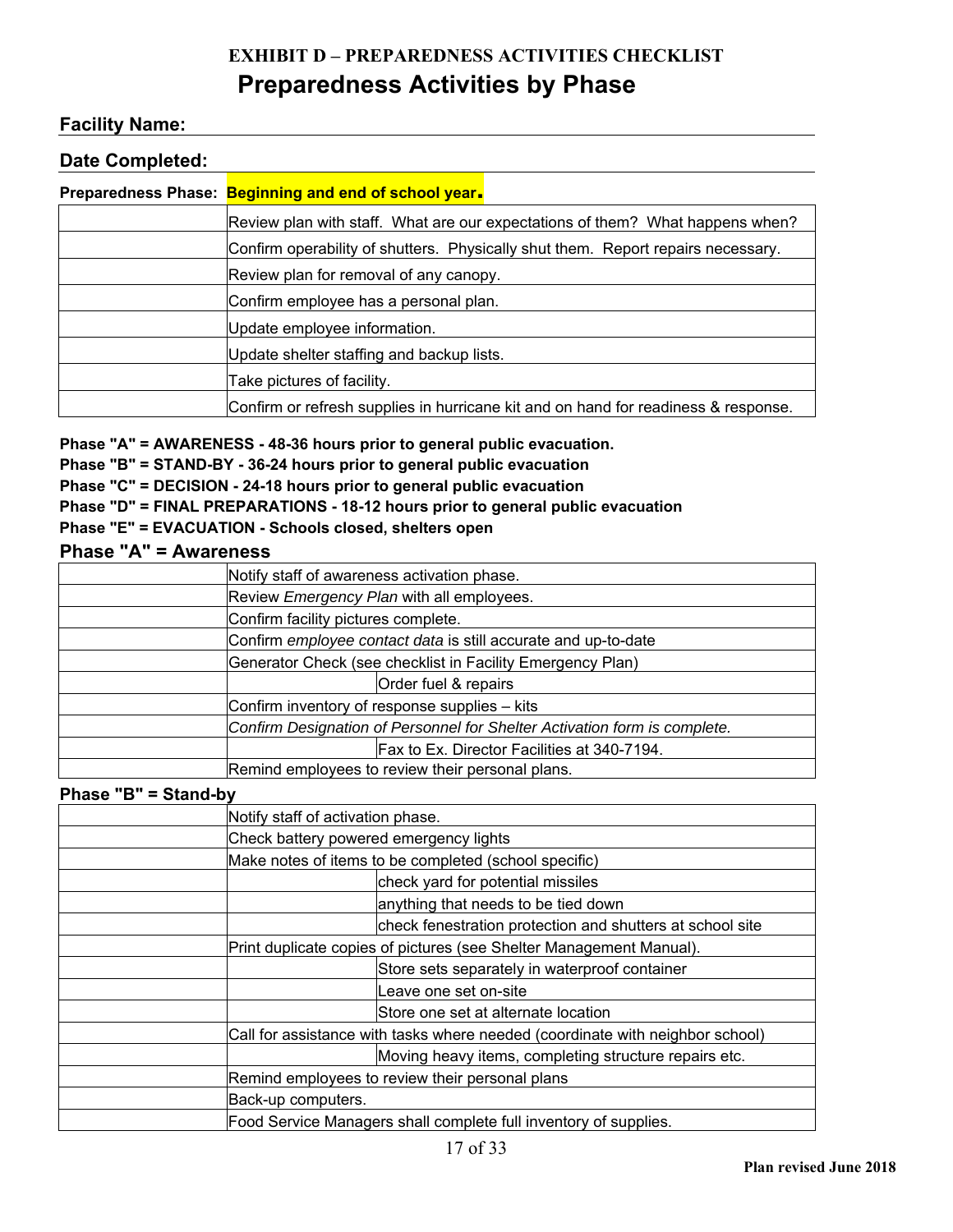| Food Service Managers shall complete inventory of supplies that need to be ordered. |
|-------------------------------------------------------------------------------------|
| Food Service Director coordinate with EOC on Special Needs shelter food order.      |
| Food Service Managers shall have empty water bottles re-stocked.                    |

#### **EXHIBIT D – PREPAREDNESS ACTIVITIES CHECKLIST (Continued page 2 of 2)**

#### **Phase "C" = Decision**

| Notify staff of activation phase.                                                 |  |  |
|-----------------------------------------------------------------------------------|--|--|
| Move books, computers etc. off of floors.                                         |  |  |
| Confirm employee contact data is still accurate and up-to-date                    |  |  |
| (people tend to change their mind in this phase)                                  |  |  |
| Remind employees to review their personal plans.                                  |  |  |
| Construction work should be secured and prepared for impact of storm.             |  |  |
| Bottled water (5 gal & 12 oz.) will be delivered to shelters during phase C or D. |  |  |

#### **Phase "D" = Final Preparations**

| Notify staff of activation phase.                                                  |
|------------------------------------------------------------------------------------|
| Confirm all tasks in phases A-C are complete.                                      |
| Complete generator check.                                                          |
| Secure areas that are not accessible to shelter clients.                           |
| Shutter windows.                                                                   |
| Close & lock windows not shuttered.                                                |
| All outside portable (flying debris) items should be brought inside.               |
| Unplug electronic equipment.                                                       |
| Cover equipment with visqueen.                                                     |
| Confirm employees working at a shelter have completed their personal preparations. |
| Confirm bottled water (5 gal & 12 oz.) has been delivered to shelter sites.        |
| Confirm all batteries including back up are fully charged.                         |

#### **Phase "E" = Activation**

| Notify staff of activation phase.                                             |
|-------------------------------------------------------------------------------|
| Shelters open.                                                                |
| General public evacuation has begun.                                          |
| IPhase A-D should be complete.                                                |
| Employees not assigned to work at a shelter are released until storm passage. |

#### **Phase "R" = Recovery (***see Recovery Checklist Shelter and Non-Shelter***)**

| Have SLCSB ID with you at all times.                                     |
|--------------------------------------------------------------------------|
| Establish communication with Incident Command Center (planning section). |
| Use clear concise language verbally and in writing.                      |
| Document damage and forward to Incident Command Center.                  |

*Italicization is referencing a document or form titled as such.*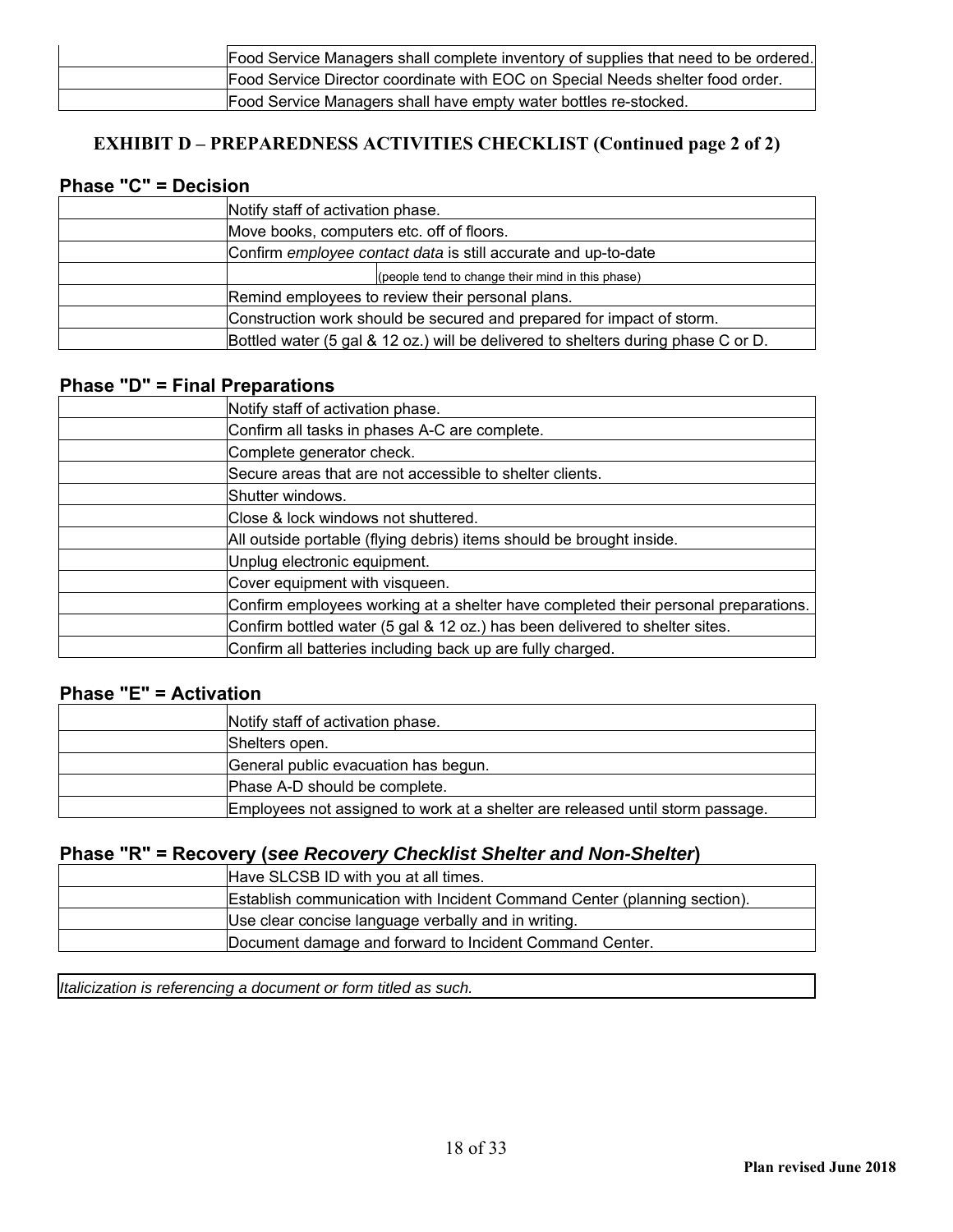| <b>Description of Item</b>                                                                                                                             | <b>Purpose</b>                                 | Qty            | Unit      |  |  |
|--------------------------------------------------------------------------------------------------------------------------------------------------------|------------------------------------------------|----------------|-----------|--|--|
| 1Storage Bin for Kit                                                                                                                                   | Storage container for kit                      | $\mathbf{1}$   | Container |  |  |
| 2Work Gloves                                                                                                                                           | for working with debris or sharp<br>objects    | 2              | Pair      |  |  |
| 3 Safety Glasses                                                                                                                                       |                                                | 2              | Pair      |  |  |
| 4Duct tape                                                                                                                                             | Not for windows                                | 2              | Rolls     |  |  |
| 5Storefront tape                                                                                                                                       | for sealing storefront windows<br>from leakage | $\overline{2}$ | Rolls     |  |  |
| 6Hand sanitizer                                                                                                                                        |                                                | $\mathbf{1}$   | Each      |  |  |
| 7Rubber gloves                                                                                                                                         | Working with hazardous liquids                 | 2              | Pair      |  |  |
| 8 Individual Flashlight (LED 50 Lumens)                                                                                                                |                                                | 2              | Each      |  |  |
| 9Extra Flashlight Battery                                                                                                                              |                                                | 2              | Each      |  |  |
| 10 Package of (4 or 9 pack) LED mini flashlights                                                                                                       |                                                | $\mathbf{1}$   | Each      |  |  |
| 11 Dust Mask                                                                                                                                           |                                                | 4              | Each      |  |  |
| 12 Caution Tape                                                                                                                                        | to secure damage area                          | 1              | Rolls     |  |  |
| 13 Inverter (300 watt)                                                                                                                                 | To use to charge electronics in                | $\mathbf{1}$   | Each      |  |  |
| 14 INK PENS                                                                                                                                            | To Document the event                          | $\overline{4}$ | Each      |  |  |
| 15 CLIP BOARDS                                                                                                                                         | To Document the event                          | $\mathbf{1}$   | Each      |  |  |
| 16 FACILITIES PHONE LIST                                                                                                                               |                                                | 1              | Each      |  |  |
| 17 Facilities Emergency Preparedness and Response plan                                                                                                 |                                                | 1              | Each      |  |  |
| <b>Additional items for Shelters</b>                                                                                                                   |                                                |                |           |  |  |
| 1Small Coleman type lantern (rechargeable)                                                                                                             |                                                | 1              | Each      |  |  |
| 2Disposable Rubber Gloves                                                                                                                              |                                                | $\mathbf{1}$   | Box       |  |  |
| <b>School Name</b>                                                                                                                                     |                                                |                |           |  |  |
| PRINT NAME                                                                                                                                             |                                                |                |           |  |  |
| Received by: Signature                                                                                                                                 |                                                |                |           |  |  |
| Notes 1. School to use own digital camera and store photos on CD/DVD                                                                                   |                                                |                |           |  |  |
| 2. School should prepare basic tool kit for in storm repairs consisting of:<br>Hammer<br>Screwdrivers<br>Nails & screws<br>AM/FM battery powered radio |                                                |                |           |  |  |

## **EXHIBIT E School Emergency Preparedness & Response Kit**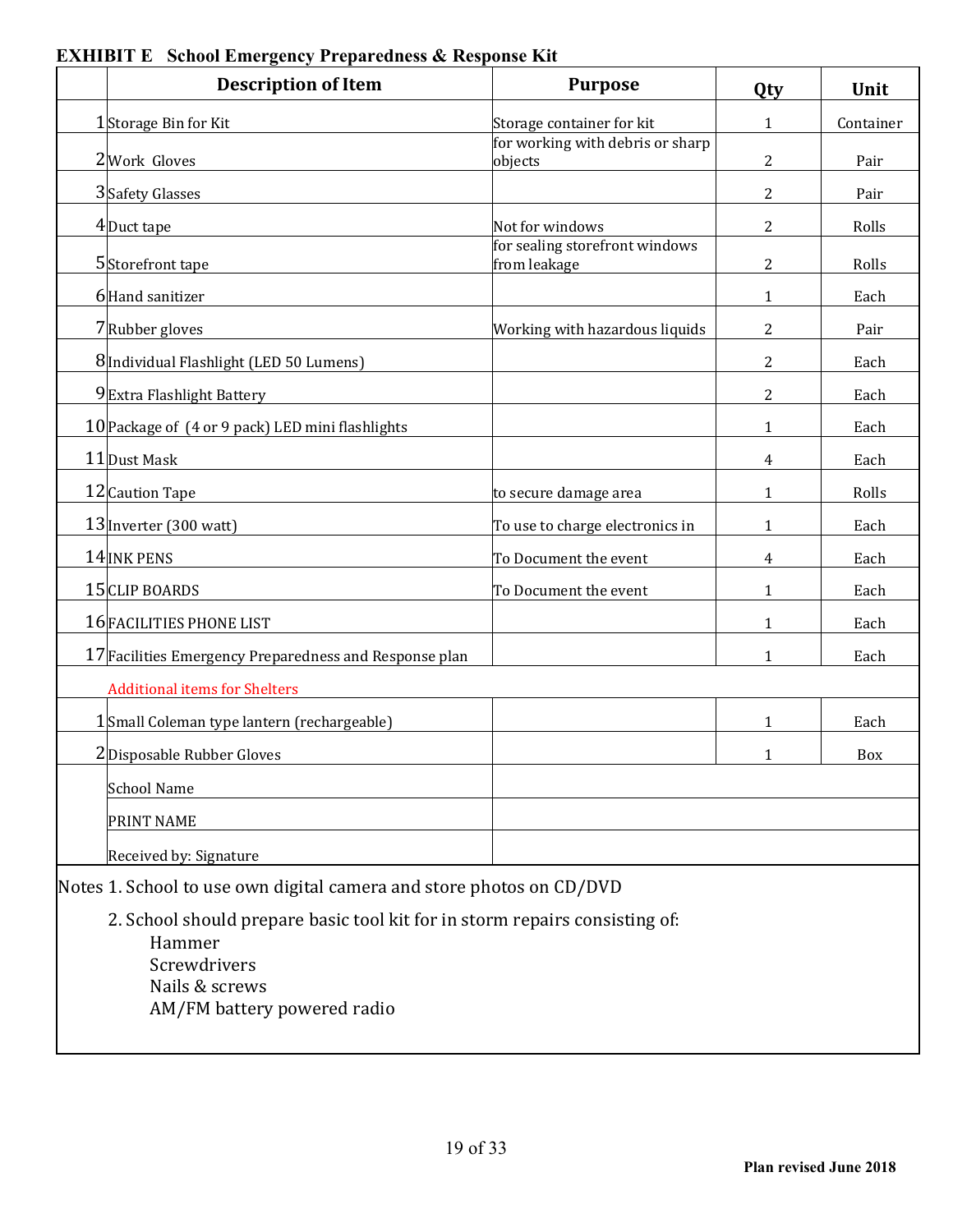## **EXHIBIT F – SHELTER RECOVERY CHECKLIST Shelter Recovery Activities**

<u> 1980 - Johann Barnett, fransk politik (f. 1980)</u>

#### **Facility Name:**

#### **Date Completed:**

#### **Your Name:**

#### **Phase "R" = Recovery**

| Keep your SLCSB Photo ID with you at all times                                                                                                                                                                                                                                                                                                                                               |
|----------------------------------------------------------------------------------------------------------------------------------------------------------------------------------------------------------------------------------------------------------------------------------------------------------------------------------------------------------------------------------------------|
| Remember "SAFETY FIRST" at all times.                                                                                                                                                                                                                                                                                                                                                        |
| If communication lines are open, notify Incident Command Center of number of shelter occupants still<br>present at 4 & 8 hours after storm passage.                                                                                                                                                                                                                                          |
| Confirm structure stability PRIOR to entering ANY building. IF in doubt, post DO NOT ENTER!<br>Uncertainties should be documented with a "Red Tag" at all entrances of the building.                                                                                                                                                                                                         |
|                                                                                                                                                                                                                                                                                                                                                                                              |
| Make notes of MAJOR facility damage utilizing the MAJOR Damage Assessment Form.                                                                                                                                                                                                                                                                                                              |
| Forms should be delivered to the Incident Command Center (SCC) within 3 hours of storm passage or<br>daylight, utilizing any means necessary to report the damage. Fax, dispatch radio or physical delivery of<br>the forms will be required. In the event the SCC cannot be utilized, a security officer will be posted at<br>the gate and will be able to give directions to our location. |
| Plant Manager should assist with recovery/clean-up efforts.                                                                                                                                                                                                                                                                                                                                  |
| Temporary containment of active water intrusion.                                                                                                                                                                                                                                                                                                                                             |
| Drying of facility (moping water, securing windows), sweeping and removal of debris, removal of wet<br>ceiling tiles (do not replace tiles until source of water is repaired), general clean up.                                                                                                                                                                                             |
| Tour the shelter area with Red Cross and document all areas where damage has occurred. Take<br>pictures of each.                                                                                                                                                                                                                                                                             |
| Take a complete inventory of supplies used by Red Cross.                                                                                                                                                                                                                                                                                                                                     |
|                                                                                                                                                                                                                                                                                                                                                                                              |
|                                                                                                                                                                                                                                                                                                                                                                                              |
|                                                                                                                                                                                                                                                                                                                                                                                              |
|                                                                                                                                                                                                                                                                                                                                                                                              |
|                                                                                                                                                                                                                                                                                                                                                                                              |
|                                                                                                                                                                                                                                                                                                                                                                                              |
|                                                                                                                                                                                                                                                                                                                                                                                              |
|                                                                                                                                                                                                                                                                                                                                                                                              |
|                                                                                                                                                                                                                                                                                                                                                                                              |
|                                                                                                                                                                                                                                                                                                                                                                                              |
|                                                                                                                                                                                                                                                                                                                                                                                              |
|                                                                                                                                                                                                                                                                                                                                                                                              |
|                                                                                                                                                                                                                                                                                                                                                                                              |
|                                                                                                                                                                                                                                                                                                                                                                                              |
|                                                                                                                                                                                                                                                                                                                                                                                              |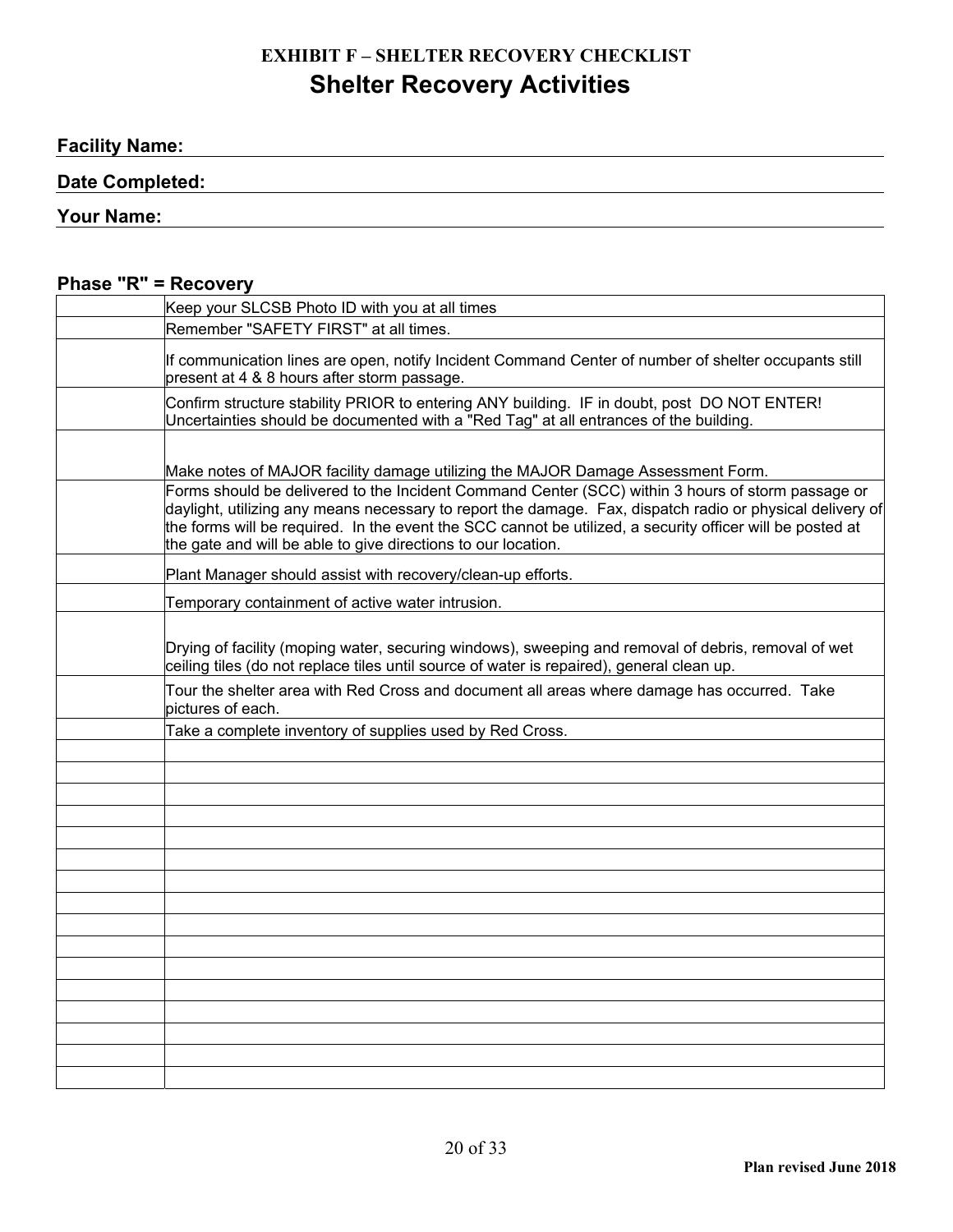#### **EXHIBIT G – NON-SHELTER RECOVERY CHECKLIST**

| <b>Non-Shelter Recovery Checklist</b> |                                       |  |                                                                                                                          |  |  |                                                                                                    |  |
|---------------------------------------|---------------------------------------|--|--------------------------------------------------------------------------------------------------------------------------|--|--|----------------------------------------------------------------------------------------------------|--|
| <b>Facility Name:</b>                 |                                       |  |                                                                                                                          |  |  |                                                                                                    |  |
| <b>Date Completed:</b>                |                                       |  |                                                                                                                          |  |  |                                                                                                    |  |
| <b>Your Name:</b>                     |                                       |  |                                                                                                                          |  |  |                                                                                                    |  |
|                                       |                                       |  |                                                                                                                          |  |  |                                                                                                    |  |
| <b>Phase "R" = Recovery</b>           |                                       |  |                                                                                                                          |  |  |                                                                                                    |  |
|                                       |                                       |  | Keep your SLCSB Photo ID with you at all times                                                                           |  |  |                                                                                                    |  |
|                                       | Remember "SAFETY FIRST" at all times. |  |                                                                                                                          |  |  |                                                                                                    |  |
|                                       |                                       |  |                                                                                                                          |  |  | Attempt to notify responding staff of return to work. Remind them of items above.                  |  |
|                                       |                                       |  | Return to your facility within 2 hours of storm passage or daylight.                                                     |  |  |                                                                                                    |  |
|                                       |                                       |  |                                                                                                                          |  |  | Confirm structure stability PRIOR to entering ANY building. If in doubt DO NOT ENTER!              |  |
|                                       |                                       |  |                                                                                                                          |  |  | Uncertainties should be documented by a visual means at all entrances to the building.             |  |
|                                       |                                       |  |                                                                                                                          |  |  | Make notes of MAJOR facility damage utilizing the Damage Assessment Form.                          |  |
|                                       |                                       |  |                                                                                                                          |  |  | Make notes of MAJOR interior facility damage utilizing the Major Damage Reporting Form.            |  |
|                                       |                                       |  |                                                                                                                          |  |  | Forms should be delivered to the Incident Command Center (SCC) within 3 hours of storm             |  |
|                                       |                                       |  |                                                                                                                          |  |  | passage or daylight, utilizing any means necessary to report the damage. Fax or physical delivery  |  |
|                                       |                                       |  | of the forms will be required. In the event the South County Compoun                                                     |  |  |                                                                                                    |  |
|                                       |                                       |  | Plant Manager should begin to assist with recovery/clean-up efforts.<br>Temporary containment of active water intrusion. |  |  |                                                                                                    |  |
|                                       |                                       |  |                                                                                                                          |  |  | Drying of facility (moping up water, securing windows), sweeping and removal of debris, removal of |  |
|                                       |                                       |  |                                                                                                                          |  |  | wet ceiling tiles (do not replace tiles until source of water is repaired), general clean-up.      |  |
|                                       |                                       |  |                                                                                                                          |  |  |                                                                                                    |  |
|                                       |                                       |  |                                                                                                                          |  |  |                                                                                                    |  |
|                                       |                                       |  |                                                                                                                          |  |  |                                                                                                    |  |
|                                       |                                       |  |                                                                                                                          |  |  |                                                                                                    |  |
|                                       |                                       |  |                                                                                                                          |  |  |                                                                                                    |  |
|                                       |                                       |  |                                                                                                                          |  |  |                                                                                                    |  |
|                                       |                                       |  |                                                                                                                          |  |  |                                                                                                    |  |
|                                       |                                       |  |                                                                                                                          |  |  |                                                                                                    |  |
|                                       |                                       |  |                                                                                                                          |  |  |                                                                                                    |  |
|                                       |                                       |  |                                                                                                                          |  |  |                                                                                                    |  |
|                                       |                                       |  |                                                                                                                          |  |  |                                                                                                    |  |
|                                       |                                       |  |                                                                                                                          |  |  |                                                                                                    |  |
|                                       |                                       |  |                                                                                                                          |  |  |                                                                                                    |  |
|                                       |                                       |  |                                                                                                                          |  |  |                                                                                                    |  |
|                                       |                                       |  |                                                                                                                          |  |  |                                                                                                    |  |
|                                       |                                       |  |                                                                                                                          |  |  |                                                                                                    |  |
|                                       |                                       |  |                                                                                                                          |  |  |                                                                                                    |  |
|                                       |                                       |  |                                                                                                                          |  |  |                                                                                                    |  |
|                                       |                                       |  |                                                                                                                          |  |  |                                                                                                    |  |
|                                       |                                       |  |                                                                                                                          |  |  |                                                                                                    |  |
|                                       |                                       |  |                                                                                                                          |  |  |                                                                                                    |  |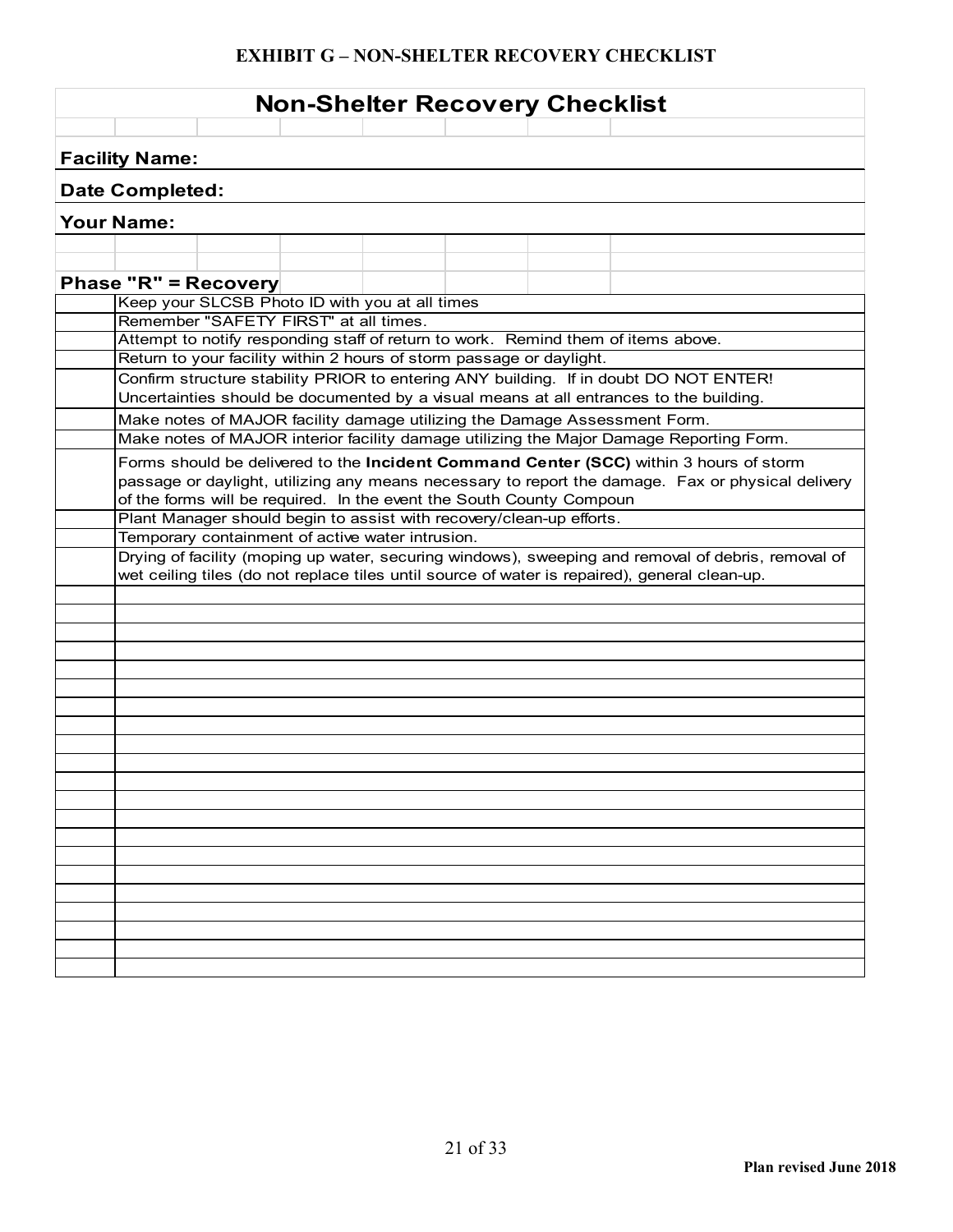#### **EXHIBIT H – INITIAL MAJOR DAMAGE REPORTING FORM**

|                |                                 | <b>Initial Major Damage Reporting Form</b>                                                        |
|----------------|---------------------------------|---------------------------------------------------------------------------------------------------|
| 1              | School Name:                    |                                                                                                   |
| $\overline{2}$ | Address:                        |                                                                                                   |
| 3              | <b>Building Number:</b>         | Red Tagged<br>N<br>Y.<br>or                                                                       |
| 4              | Date & Time:<br>Your Name &     |                                                                                                   |
| 5              | <b>Contact Phone</b><br>Number: |                                                                                                   |
|                | <b>FACILITY</b>                 | <b>MAJOR DAMAGE</b>                                                                               |
| 6              | Electric                        |                                                                                                   |
| $\overline{7}$ | Air Conditioning                |                                                                                                   |
| 8              | Gas/Kitchen                     |                                                                                                   |
| 9              | Potable Water                   |                                                                                                   |
| 10             | Sewer/Lift Station              |                                                                                                   |
| 11             | Roofs                           |                                                                                                   |
| 12             | Flooding                        |                                                                                                   |
| 13             | <b>Broken Windows</b>           |                                                                                                   |
| 14             | <b>Structural Damage</b>        |                                                                                                   |
| 15             | Site Damage                     |                                                                                                   |
| 16             | Site Access                     |                                                                                                   |
| 17             | Generator/Fuel                  |                                                                                                   |
| 18             | <b>Pictures</b>                 |                                                                                                   |
| 19             | <b>Additional Comments:</b>     |                                                                                                   |
|                |                                 | This form shall be completed in its entirity and faxed to: 785-6688, 340-7194 or 340-4848 or hand |

**delivered to 327 NW Commerce Park Drive, in St. Lucie West (South County Compound) no later than 3 hours after storm passage or daylight.**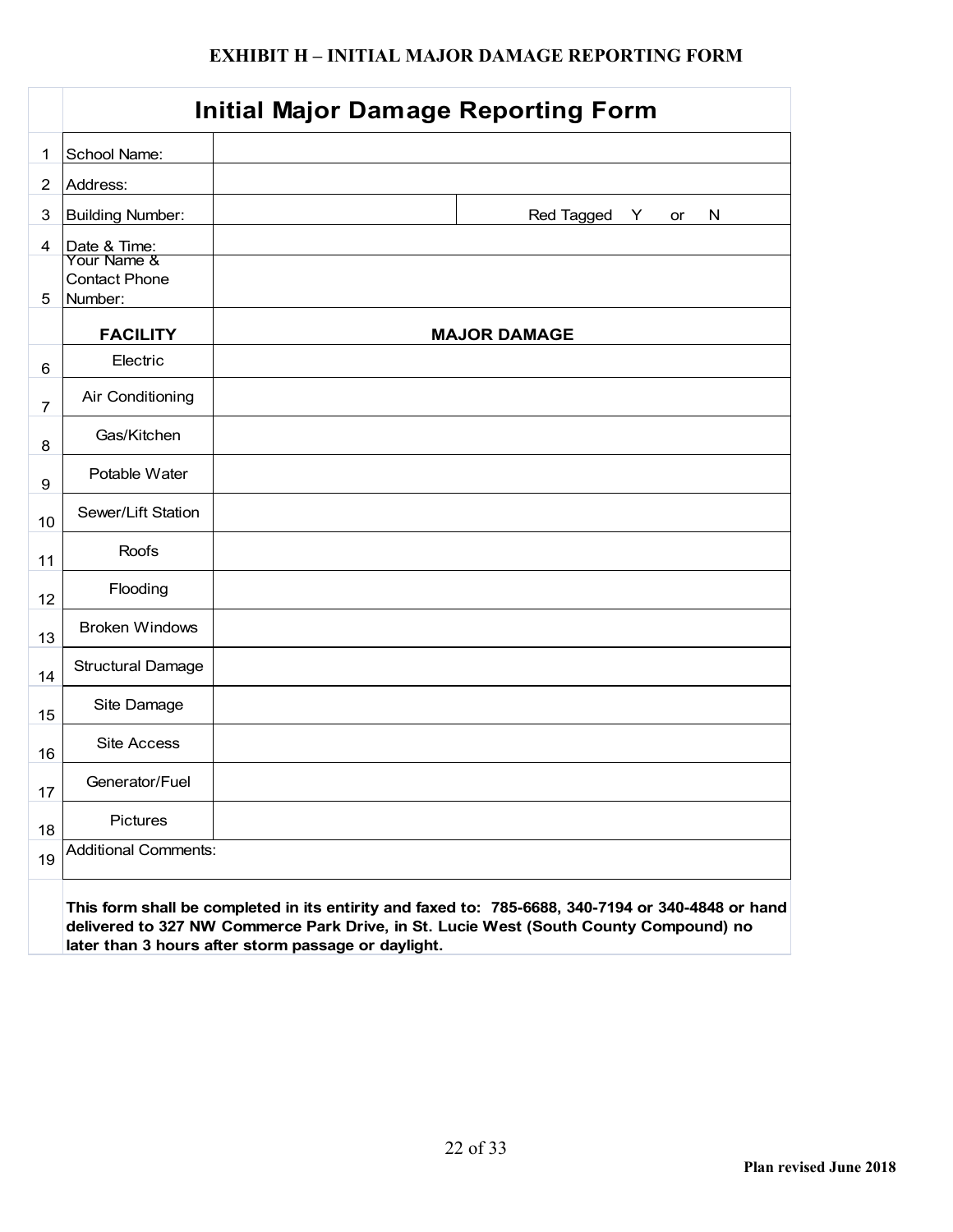## Instructions for completing the Initial Major Damage Assessment Form

|                | School                     |                                                                                                                                                                  |
|----------------|----------------------------|------------------------------------------------------------------------------------------------------------------------------------------------------------------|
| 1              | Name                       | Enter the Full School Name                                                                                                                                       |
| $\overline{2}$ | School<br>Address          | Enter the Full School Address                                                                                                                                    |
|                | <b>Building</b>            |                                                                                                                                                                  |
| 3              | Number                     | Enter the Building Number this entire form is referencing                                                                                                        |
|                | Date and                   |                                                                                                                                                                  |
| 4              | Time                       | Enter the date and time you are completing this form                                                                                                             |
| 5              | Name and<br>Phone          | Enter your name and contact phone number OR name and number of person<br>who will be at your school to answer questions from Incident Command Staff.             |
| 6              | Electric                   | Referring to utility (not generated) only, No power to building, downed power<br>lines (ground or building), sparking power lines, power lines in a downed tree. |
| $\overline{7}$ | A/C                        | AC not functioning in building, air handler blown away, handler torn from pad<br>(roof or ground)                                                                |
| 8              |                            | Gas/Kitchen   A smell of gas inside or out, temp of freezer below????                                                                                            |
| 9              | Water                      | Referring to potable water only. Has unusual characteristics, boil water in<br>effect,                                                                           |
| 10             | Sewer / Lift<br>Station    | Backing up into building, lift station for school is alarming, smell of sewage<br>outside or inside                                                              |
| 11             | Roofs                      | Entire roof missing, ability to see daylight from inside the building, steady<br>stream (not drip) of water coming into room from ceiling,                       |
| 12             | Flooding                   | Water is rising from the ground up, inside the building, 6" from door of<br>building, what is the source of the water (onsite storage, clogged drains etc)       |
| 13             | <b>Broken</b><br>Windows   | Number of windows MISSING all or pieces of glass.                                                                                                                |
| 14             | <b>Structure</b><br>Damage | Support column of walkway torn down, wall of building severly damaged,<br>entire roof blown away                                                                 |
| 15             |                            | Site Damage Trees down, on building, blocking road, include apx. # and size (small/large)                                                                        |
| 16             |                            | Site Access Access road(s) fully blocked by debris (what type), road washed out,                                                                                 |
| 17             | Generator                  | Not working, no fuel, low oil, alarming.                                                                                                                         |
| 18             | Pictures                   | Take pictures of physical damage.                                                                                                                                |
|                | Additional                 | Any additional information you feel may be pertinent to prioritizing recovery                                                                                    |
| 19             | Comments                   | work.                                                                                                                                                            |
| 20             |                            | FAX OR HAND DELIVER THE FORM TO THE INCIDENT COMMAND CENTER WITHIN 3<br>HOURS OF STORM PASSAGE OR DAYLIGHT.                                                      |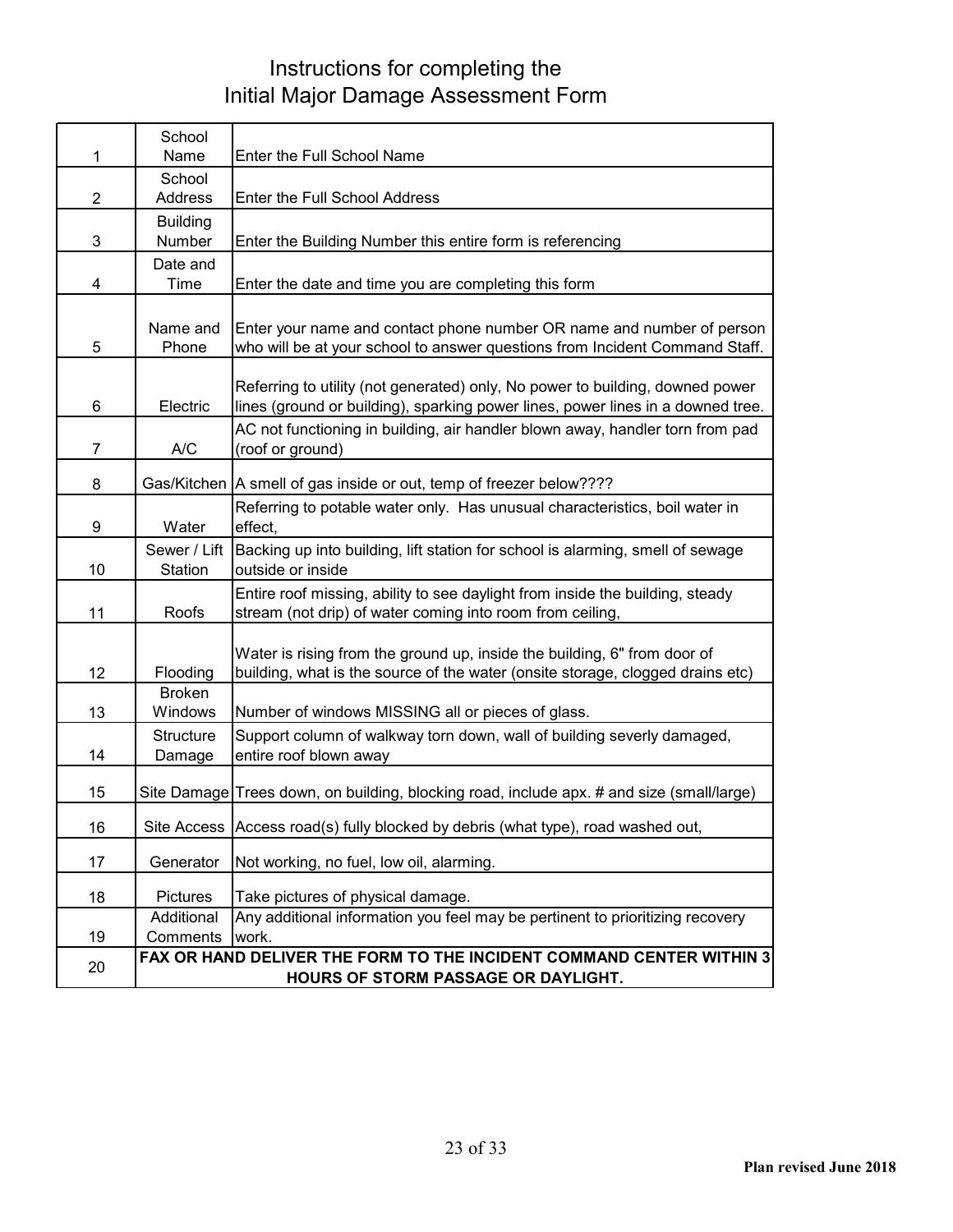#### **EXHIBIT I – DETAILED DAMAGE REPORTING FORM**

## **Detailed Damage Assessment Form**

| School Name:             |                 |                                |           |                       |           |
|--------------------------|-----------------|--------------------------------|-----------|-----------------------|-----------|
| Address:                 |                 |                                |           |                       |           |
| <b>Building Number:</b>  |                 |                                |           |                       |           |
| <b>Room Number:</b>      |                 |                                |           |                       |           |
| Date & Time:             |                 |                                |           |                       |           |
| Your Name & Contact #:   |                 |                                |           |                       |           |
| <b>FACILITY</b>          |                 | <b>CONDITION</b>               |           |                       |           |
| Electric                 | Okay            | Partial                        |           | No Power              |           |
| Fire Alarm/Intercom      | Okay            | Inoperable                     |           |                       |           |
| Air Conditioning         | Okay            | Partial                        |           | Inoperable            |           |
| Gas/Kitchen              | Okay            | No Pilot Lights                |           |                       |           |
| Water                    | Okay            | No Water                       |           |                       |           |
| Sewer/Lift Station       | Okay            | Inoperable                     |           |                       |           |
| Roofs                    | Okay            | Minor Damage                   |           | Major Damage          |           |
| Flooding                 | None            | Minimal (In/Out)               | In<br>Out | Major (In/Out)        | In<br>Out |
| <b>Broken Windows</b>    | None            | Less than 25%                  |           | More than 25%         |           |
| <b>Structural Damage</b> | None            | Minor Damage                   |           | Major Damage          |           |
| Site Damage              | None            | Minor Damage                   |           | Hazardous             |           |
| Site Access              | Good            | Partial                        |           | Hazardous             |           |
| Phones                   | Okay            | Not Working                    |           |                       |           |
| Generator/Fuel           | Okay            | Not Working                    |           | Working<br>Needs Fuel |           |
| <b>Pictures</b>          | Before<br>Event | Low Fuel<br><b>After Event</b> |           |                       |           |

**Fax Form to: 785-6688, 340-7194 or 340-4848, email to Marty.Sanders@stlucieschools.org hand deliver to 327 NW Commerce Park Drive within 24 hours of storm passage.**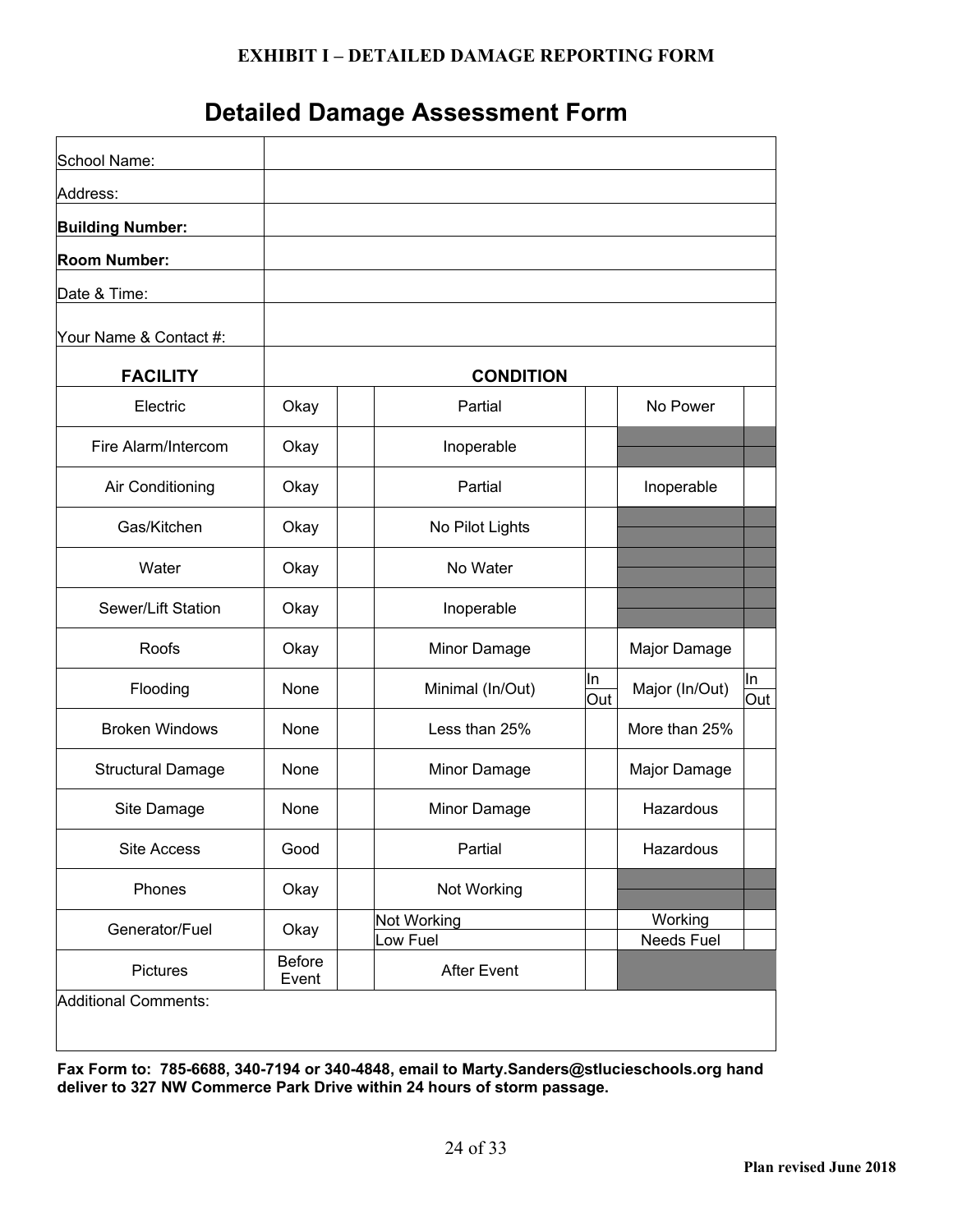# DO NOT ENTER

# THIS BUILDING IS NOT SAFE!

THIS PAGE SHOULD BE PRINTED ON RED PAPER AND LAMINATED TO PROTECT FROM WEATHER.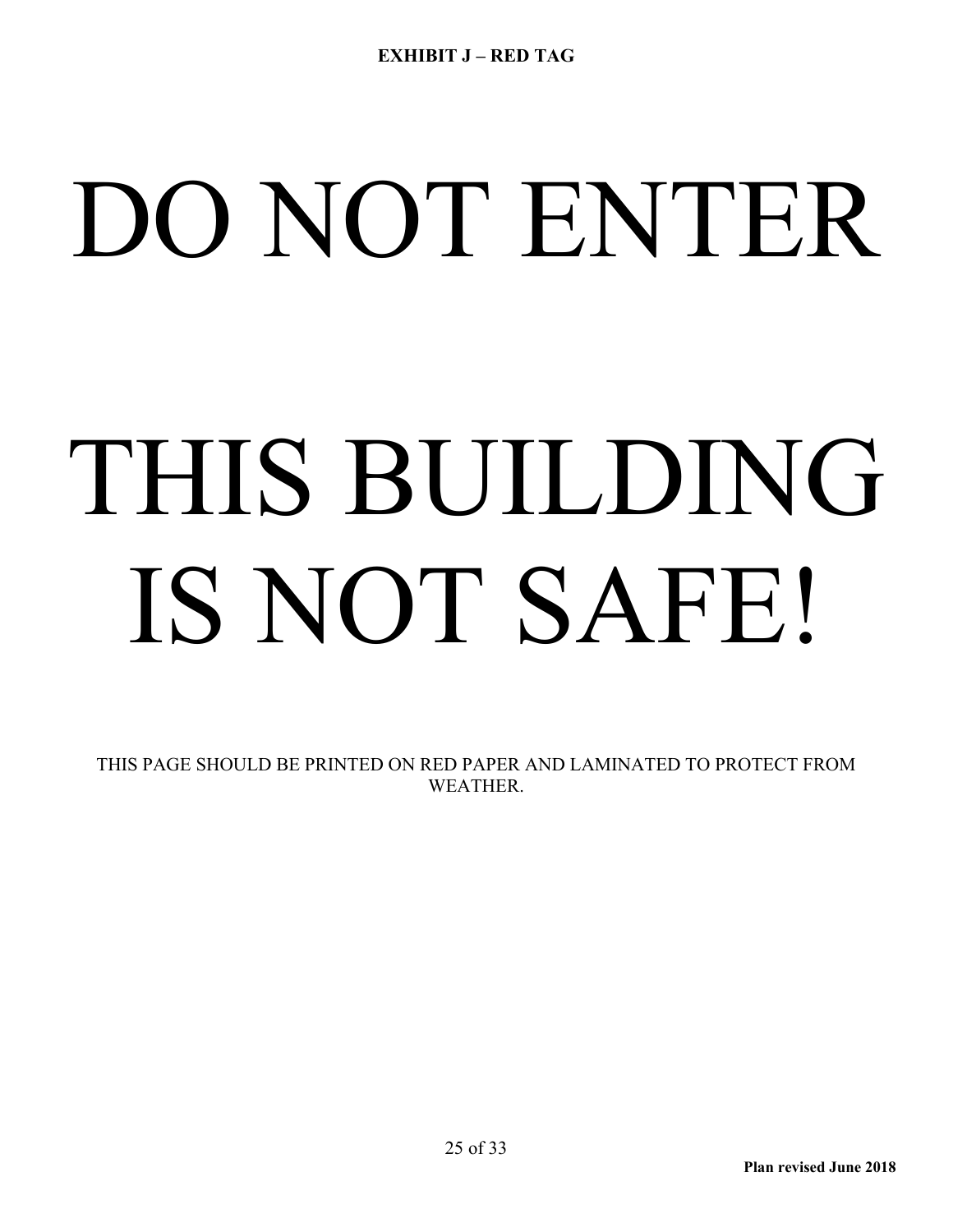## **Facility Name**: \_\_\_\_\_\_\_\_\_\_\_\_\_\_\_\_\_\_\_\_\_\_\_\_\_\_\_\_\_\_\_\_

**Completed by: Date Completed:** 

| <b>Name</b> | <b>Address</b> | <b>Home Phone</b> | <b>Cell Phone</b> | <b>Evacuating Y/N</b> | <b>Evacuation</b><br>Phone | <b>Evacuation</b><br><b>Address</b> | <b>Out of Area</b><br><b>Contact Phone</b> | Assigned<br>Disaster Role |
|-------------|----------------|-------------------|-------------------|-----------------------|----------------------------|-------------------------------------|--------------------------------------------|---------------------------|
|             |                |                   |                   |                       |                            |                                     |                                            |                           |
|             |                |                   |                   |                       |                            |                                     |                                            |                           |
|             |                |                   |                   |                       |                            |                                     |                                            |                           |
|             |                |                   |                   |                       |                            |                                     |                                            |                           |
|             |                |                   |                   |                       |                            |                                     |                                            |                           |
|             |                |                   |                   |                       |                            |                                     |                                            |                           |
|             |                |                   |                   |                       |                            |                                     |                                            |                           |
|             |                |                   |                   |                       |                            |                                     |                                            |                           |
|             |                |                   |                   |                       |                            |                                     |                                            |                           |
|             |                |                   |                   |                       |                            |                                     |                                            |                           |
|             |                |                   |                   |                       |                            |                                     |                                            |                           |
|             |                |                   |                   |                       |                            |                                     |                                            |                           |
|             |                |                   |                   |                       |                            |                                     |                                            |                           |
|             |                |                   |                   |                       |                            |                                     |                                            |                           |
|             |                |                   |                   |                       |                            |                                     |                                            |                           |
|             |                |                   |                   |                       |                            |                                     |                                            |                           |
|             |                |                   |                   |                       |                            |                                     |                                            |                           |

**EXHIBIT K**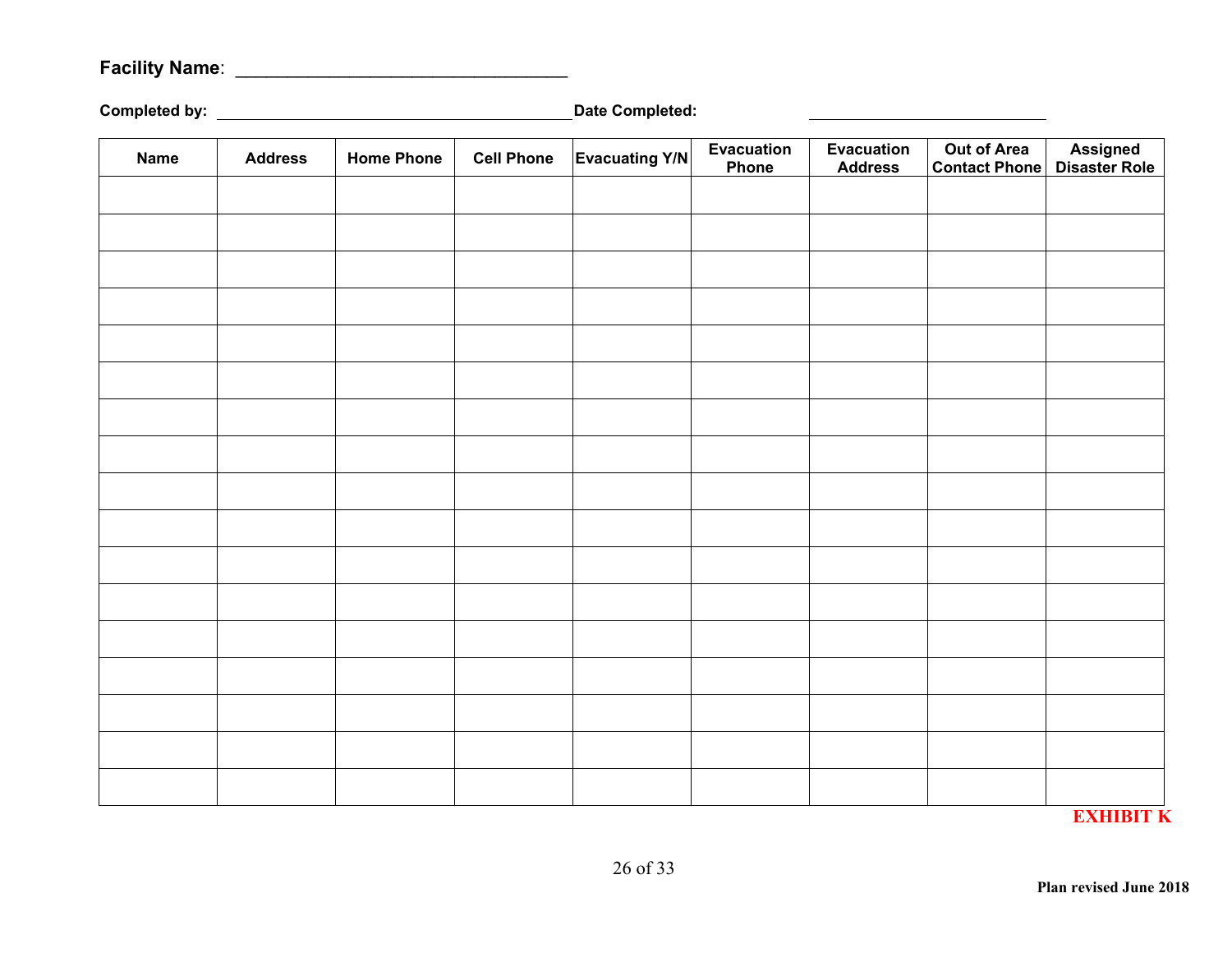

Each Child, Every Day

## St. Lucie Public Schools

Purchasing Department 4204 Okeechobee Road Fort Pierce, FL 34947 Voice (772)336-6980 Fax (772)336-6985

#### **Exhibit L--BOARD WAIVER REQUEST – POLICY 7.70**

Please fill in the below information to request a waiver of policy 7.70. The waiver will be placed on the next available Board agenda and submitted for Board approval. Once complete email to kimberly.albritton@stlucieschools.org.

Date of Request:

Date of Purchase:

Vendor:

Vendor Notified (purchasing to complete): No

School District Employee requesting goods and/or services:

Department Head/Supervisor:

ITB/RFP Number (if applicable): N/A

Financial Impact:

Cost Strip:

Detailed description as to why Board Policy 7.70 was not followed. Be very detailed and specific:

Corrective Active Steps (explain the steps that will be taken to avoid the violation of Policy 7.70 going forward):

A purchase order will be issued promptly after Board approval of the contract. 

 **EXHIBIT L**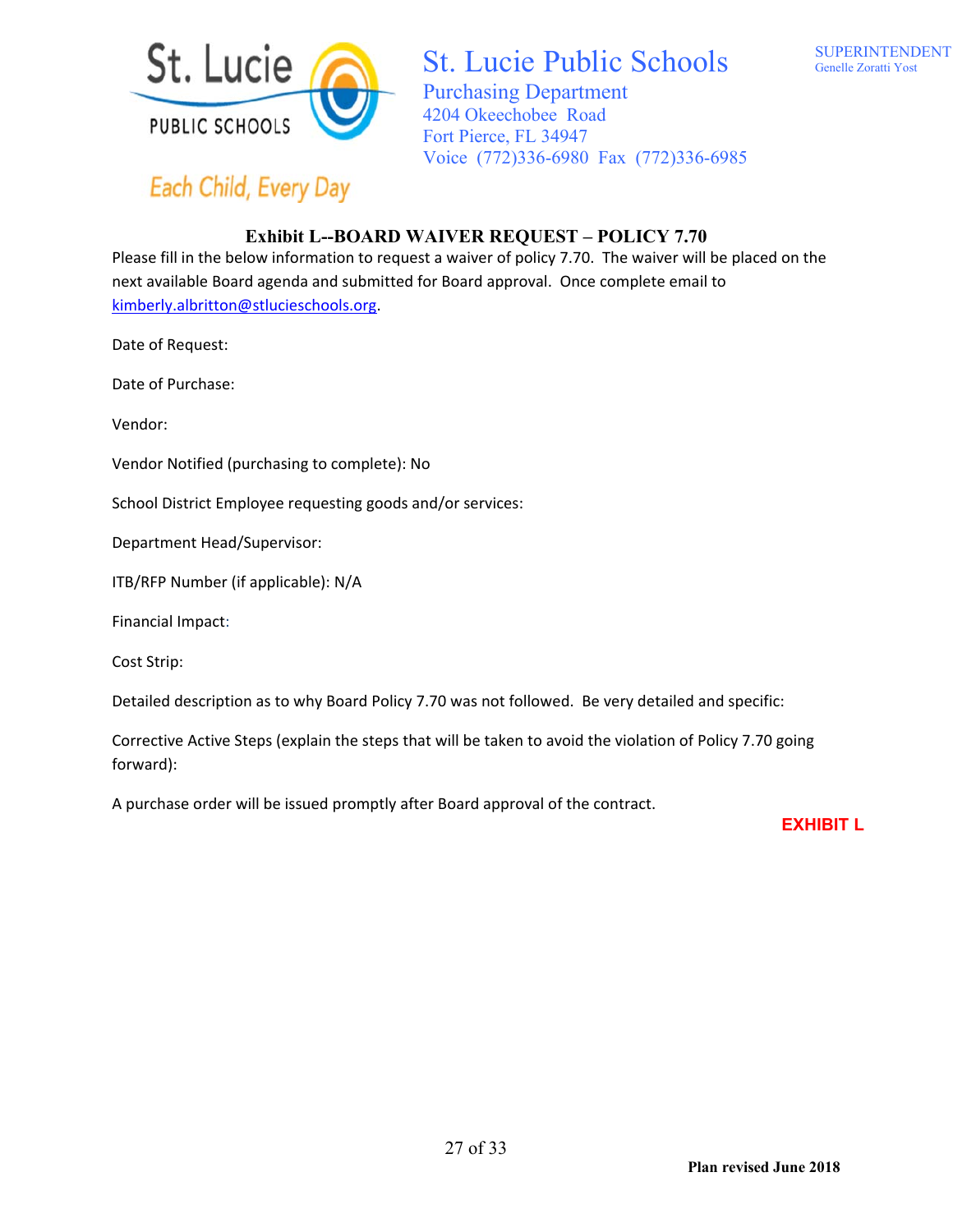#### **EMERGENCY EVENT – LABOR COSTS**

#### Emergency Event –

Location/Site:

Shelter

Description of Work Performed:

|                                                                  |                                  |             |                                                             |      | DATES AND HOURS WORKED EACH WEEK                                  |             |                                                                    |             |                                                             |             |                                                                     |             |                                                                   |             |                                                                    |                              |                              |
|------------------------------------------------------------------|----------------------------------|-------------|-------------------------------------------------------------|------|-------------------------------------------------------------------|-------------|--------------------------------------------------------------------|-------------|-------------------------------------------------------------|-------------|---------------------------------------------------------------------|-------------|-------------------------------------------------------------------|-------------|--------------------------------------------------------------------|------------------------------|------------------------------|
| <b>EMPLOYEE</b><br>$\operatorname{NAME}$ AND<br><b>JOB TITLE</b> | $\overline{ID}$<br><b>NUMBER</b> | <b>DATE</b> | <b>DISTRICT</b><br>VEHICLE<br><b>MILES</b><br><b>DRIVEN</b> | DATE | <b>DISRTICT</b><br>$\rm VEHICLE$<br><b>MILES</b><br><b>DRIVEN</b> | <b>DATE</b> | <b>DISTRICT</b><br><b>VEHICLE</b><br><b>MILES</b><br><b>DRIVEN</b> | <b>DATE</b> | <b>DISTRICT</b><br>VEHICLE<br><b>MILES</b><br><b>DRIVEN</b> | <b>DATE</b> | <b>DISTRICT</b><br>${\it VEHICLE}$<br><b>MILES</b><br><b>DRIVEN</b> | <b>DATE</b> | <b>DISTRICT</b><br>$\rm VEHICLE$<br><b>MILES</b><br><b>DRIVEN</b> | <b>DATE</b> | <b>DISTRICT</b><br><b>VEHICLE</b><br><b>MILES</b><br><b>DRIVEN</b> | <b>TOTAL</b><br><b>HOURS</b> | <b>TOTAL</b><br><b>MILES</b> |
|                                                                  |                                  |             |                                                             |      |                                                                   |             |                                                                    |             |                                                             |             |                                                                     |             |                                                                   |             |                                                                    |                              |                              |
|                                                                  |                                  |             |                                                             |      |                                                                   |             |                                                                    |             |                                                             |             |                                                                     |             |                                                                   |             |                                                                    |                              |                              |
|                                                                  |                                  |             |                                                             |      |                                                                   |             |                                                                    |             |                                                             |             |                                                                     |             |                                                                   |             |                                                                    |                              |                              |
|                                                                  |                                  |             |                                                             |      |                                                                   |             |                                                                    |             |                                                             |             |                                                                     |             |                                                                   |             |                                                                    |                              |                              |
|                                                                  |                                  |             |                                                             |      |                                                                   |             |                                                                    |             |                                                             |             |                                                                     |             |                                                                   |             |                                                                    |                              |                              |
|                                                                  |                                  |             |                                                             |      |                                                                   |             |                                                                    |             |                                                             |             |                                                                     |             |                                                                   |             |                                                                    |                              |                              |
|                                                                  |                                  |             |                                                             |      |                                                                   |             |                                                                    |             |                                                             |             |                                                                     |             |                                                                   |             |                                                                    |                              |                              |
|                                                                  |                                  |             |                                                             |      |                                                                   |             |                                                                    |             |                                                             |             |                                                                     |             |                                                                   |             |                                                                    |                              |                              |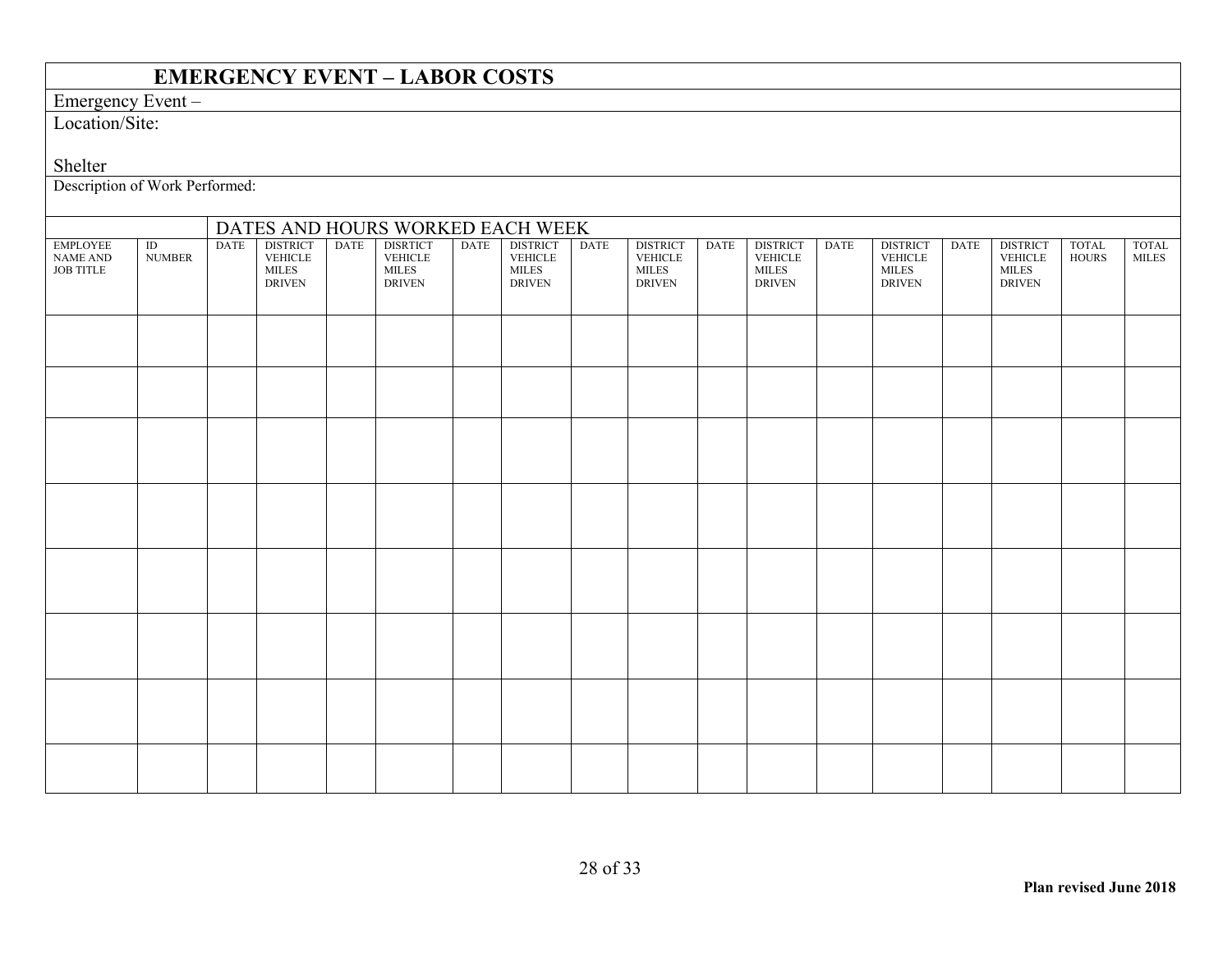### **Exhibit N--Emergency Event Meals Log for Shelter**

## **EMERGENCY**<br>EVENT:\_\_\_\_\_\_\_\_\_\_\_\_\_\_\_\_\_\_\_\_\_\_\_\_

#### **EVENT:\_\_\_\_\_\_\_\_\_\_\_\_\_\_\_\_\_\_\_\_\_\_ LOCATION/SITE:\_\_\_\_\_\_\_\_\_\_\_\_\_\_\_\_\_\_\_\_\_**

#### **Number of Meals**

| <b>Date</b> | <b>Breakfast</b> | Lunch | <b>Dinner</b> | <b>Morning</b><br>Snack | Evening<br>Snack |
|-------------|------------------|-------|---------------|-------------------------|------------------|
|             |                  |       |               |                         |                  |
|             |                  |       |               |                         |                  |
|             |                  |       |               |                         |                  |
|             |                  |       |               |                         |                  |
|             |                  |       |               |                         |                  |
|             |                  |       |               |                         |                  |
|             |                  |       |               |                         |                  |
|             |                  |       |               |                         |                  |
|             |                  |       |               |                         |                  |
|             |                  |       |               |                         |                  |
|             |                  |       |               |                         |                  |
|             |                  |       |               |                         |                  |
|             |                  |       |               |                         |                  |
|             |                  |       |               |                         |                  |
|             |                  |       |               |                         |                  |
|             |                  |       |               |                         |                  |
|             |                  |       |               |                         |                  |
|             |                  |       |               |                         |                  |

## **EXHBIT N**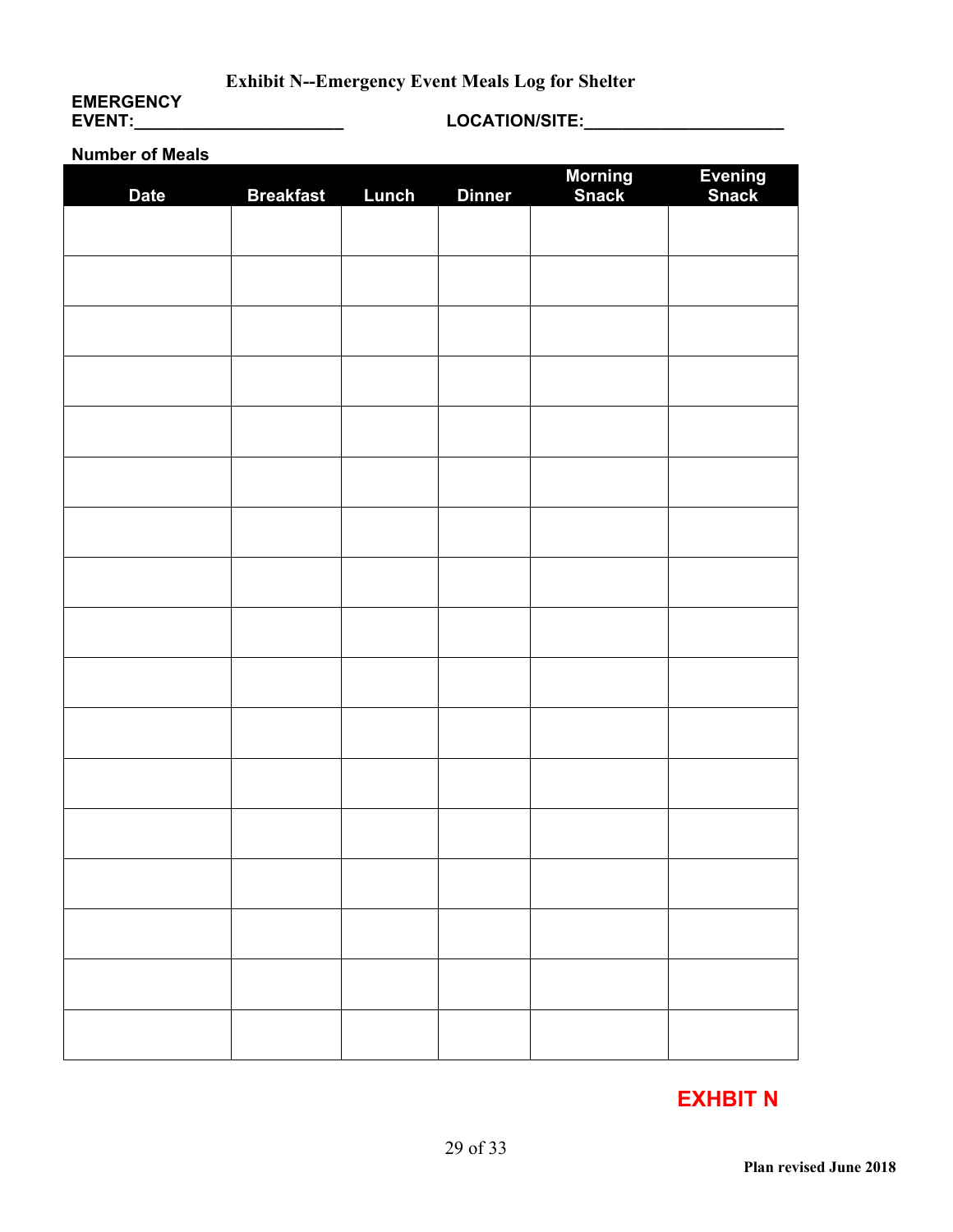| <b>Site</b>    |        |    |                 |     |     | Date: |     |     |     |     | Meal (circle one): |     | <b>Breakfast</b> |     | Lunch | <b>Dinner</b> |
|----------------|--------|----|-----------------|-----|-----|-------|-----|-----|-----|-----|--------------------|-----|------------------|-----|-------|---------------|
|                |        |    |                 |     |     |       |     |     |     |     |                    |     |                  |     |       |               |
| 1              | 31     | 61 | 91              | 121 | 151 | 181   | 211 | 241 | 271 | 301 | 331                | 361 | 391              | 421 | 451   | 481           |
| $\overline{2}$ | 32     | 62 | 92              | 122 | 152 | 182   | 212 | 242 | 272 | 302 | 332                | 362 | 392              | 422 | 452   | 482           |
| 3              | 33     | 63 | 93              | 123 | 153 | 183   | 213 | 243 | 273 | 303 | 333                | 363 | 393              | 423 | 453   | 483           |
| 4              | 34     | 64 | 94              | 124 | 154 | 184   | 214 | 244 | 274 | 304 | 334                | 364 | 394              | 424 | 454   | 484           |
| 5              | 35     | 65 | 95              | 125 | 155 | 185   | 215 | 245 | 275 | 305 | 335                | 365 | 395              | 425 | 455   | 485           |
| 6              | 36     | 66 | 96              | 126 | 156 | 186   | 216 | 246 | 276 | 306 | 336                | 366 | 396              | 426 | 456   | 486           |
| $\overline{7}$ | 37     | 67 | 97              | 127 | 157 | 187   | 217 | 247 | 277 | 307 | 337                | 367 | 397              | 427 | 457   | 487           |
| 8              | 38     | 68 | 98              | 128 | 158 | 188   | 218 | 248 | 278 | 308 | 338                | 368 | 398              | 428 | 458   | 488           |
| 9              | 39     | 69 | 99              | 129 | 159 | 189   | 219 | 249 | 279 | 309 | 339                | 369 | 399              | 429 | 459   | 489           |
| 10             | 40     | 70 | 100             | 130 | 160 | 190   | 220 | 250 | 280 | 310 | 340                | 370 | 400              | 430 | 460   | 490           |
| 11             | 41     | 71 | 101             | 131 | 161 | 191   | 221 | 251 | 281 | 311 | 341                | 371 | 401              | 431 | 461   | 491           |
| 12             | 42     | 72 | 102             | 132 | 162 | 192   | 222 | 252 | 282 | 312 | 342                | 372 | 402              | 432 | 462   | 492           |
| 13             | 43     | 73 | 103             | 133 | 163 | 193   | 223 | 253 | 283 | 313 | 343                | 373 | 403              | 433 | 463   | 493           |
| 14             | 44     | 74 | 104             | 134 | 164 | 194   | 224 | 254 | 284 | 314 | 344                | 374 | 404              | 434 | 464   | 494           |
| 15             | 45     | 75 | 105             | 135 | 165 | 195   | 225 | 255 | 285 | 315 | 345                | 375 | 405              | 435 | 465   | 495           |
| 16             | 46     | 76 | 106             | 136 | 166 | 196   | 226 | 256 | 286 | 316 | 346                | 376 | 406              | 436 | 466   | 496           |
| 17             | 47     | 77 | 107             | 137 | 167 | 197   | 227 | 257 | 287 | 317 | 347                | 377 | 407              | 437 | 467   | 497           |
| 18             | 48     | 78 | 108             | 138 | 168 | 198   | 228 | 258 | 288 | 318 | 348                | 378 | 408              | 438 | 468   | 498           |
| 19             | 49     | 79 | 109             | 139 | 169 | 199   | 229 | 259 | 289 | 319 | 349                | 379 | 409              | 439 | 469   | 499           |
| 20             | 50     | 80 | 110             | 140 | 170 | 200   | 230 | 260 | 290 | 320 | 350                | 380 | 410              | 440 | 470   | 500           |
| 21             | 51     | 81 | 111             | 141 | 171 | 201   | 231 | 261 | 291 | 321 | 351                | 381 | 411              | 441 | 471   | 501           |
| 22             | 52     | 82 | 112             | 142 | 172 | 202   | 232 | 262 | 292 | 322 | 352                | 382 | 412              | 442 | 472   | 502           |
| 23             | 53     | 83 | 113             | 143 | 173 | 203   | 233 | 263 | 293 | 323 | 353                | 383 | 413              | 443 | 473   | 503           |
| 24             | 54     | 84 | 114             | 144 | 174 | 204   | 234 | 264 | 294 | 324 | 354                | 384 | 414              | 444 | 474   | 504           |
| 25             | 55     | 85 | 115             | 145 | 175 | 205   | 235 | 265 | 295 | 325 | 355                | 385 | 415              | 445 | 475   | 505           |
| 26             | 56     | 86 | 116             | 146 | 176 | 206   | 236 | 266 | 296 | 326 | 356                | 386 | 416              | 446 | 476   | 506           |
| 27             | 57     | 87 | 117             | 147 | 177 | 207   | 237 | 267 | 297 | 327 | 357                | 387 | 417              | 447 | 477   | 507           |
| 28             | 58     | 88 | 118             | 148 | 178 | 208   | 238 | 268 | 298 | 328 | 358                | 388 | 418              | 448 | 478   | 508           |
| 29             | 59     | 89 | 119             | 149 | 179 | 209   | 239 | 269 | 299 | 329 | 359                | 389 | 419              | 449 | 479   | 509           |
| 30             | 60     | 90 | 120             | 150 | 180 | 210   | 240 | 270 | 300 | 330 | 360                | 390 | 420              | 450 | 480   | 510           |
|                |        |    |                 |     |     |       |     |     |     |     |                    |     |                  |     |       |               |
| Adult          | Meals: |    | \$2.00 per meal |     |     |       |     |     |     |     |                    |     |                  |     |       |               |
| $\mathbf{1}$   | 2      | 3  | 4               | 5   | 6   | 7     | 8   | 9   | 10  | 11  | 12                 | 13  | 14               | 15  | 16    | 17            |
| 21             | 22     | 23 | 24              | 25  | 26  | 27    | 28  | 29  | 30  | 31  | 32                 | 33  | 34               | 35  | 36    | 37            |
|                |        |    |                 |     |     |       |     |     |     |     |                    |     |                  |     |       |               |

Total Reimbursable Meals Served: \_\_\_\_\_\_\_\_\_\_\_\_\_

Total Adult Meals Served: \_\_\_\_\_\_\_\_\_\_\_\_\_

By signing below, I certify that the above information is true and accurate.

Signature: \_\_\_\_\_\_\_\_\_\_\_\_\_\_\_\_\_\_\_\_\_\_\_\_\_\_\_\_\_\_\_\_\_\_\_\_ Date: \_\_\_\_\_\_\_\_\_\_\_\_\_\_\_\_\_\_\_\_\_\_\_\_

Printed Name: \_\_\_\_\_\_\_\_\_\_\_\_\_\_\_\_\_\_\_\_\_\_\_\_\_\_\_\_\_\_\_\_\_

**EXHBIT O**

 $\overline{\mathbf{1}}$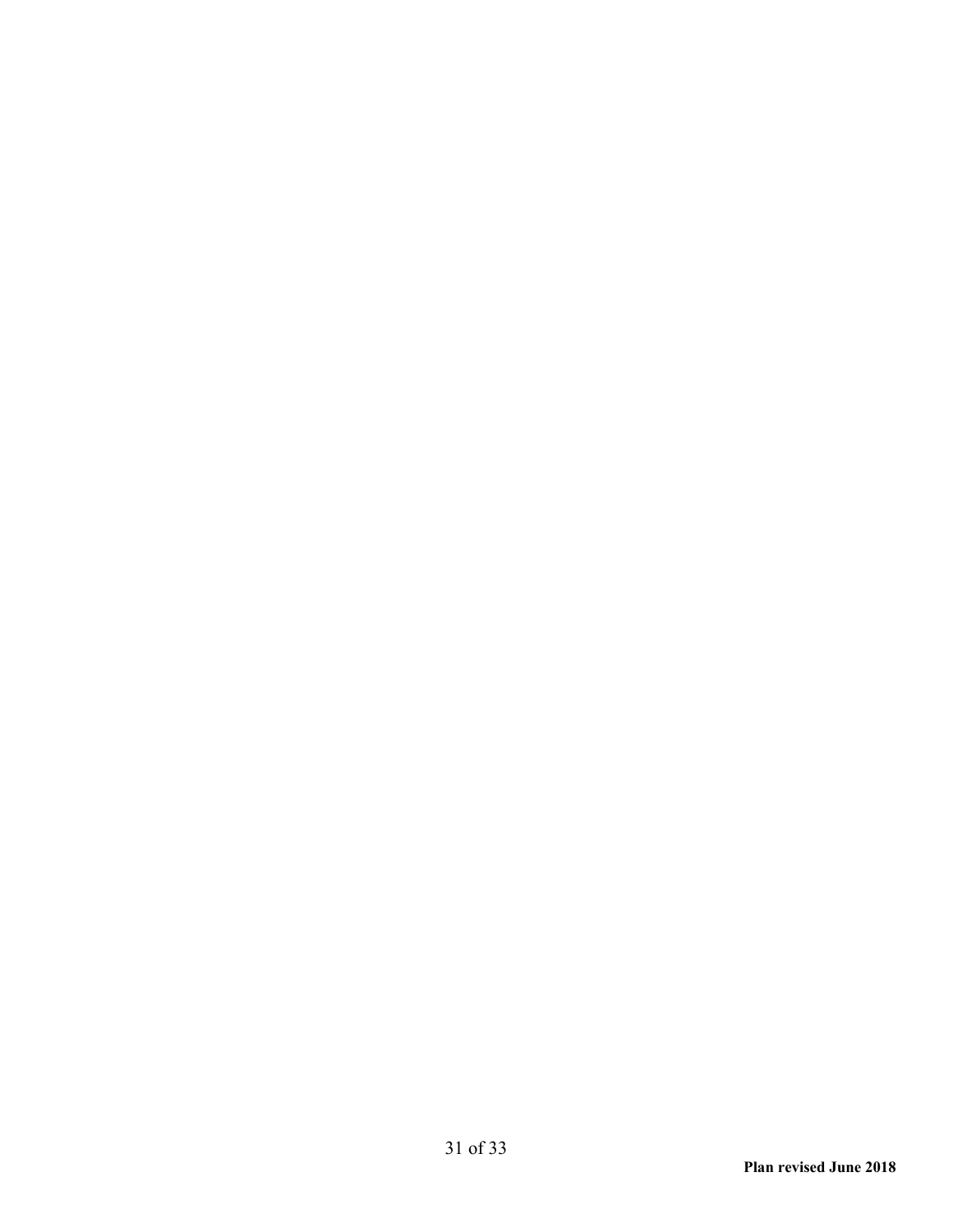#### **Exhibit P—Fenestrations Protections, Shutters and Canopies/Sunshades**

Status of district fenestration storm protection that requires manual assistants.

The following sites have Armour Screen for protection of bay doors in central receiving. These bay doors closed are sufficient for protection. These screens were mainly put in place in the event when the building would be used as a shelter and the need to open a door for fresh air may come in to play, you could open these doors and still be protected from the elements with some air ventilation. As long as these doors are closed there is no need for this screen.

- 1. Windmill Point
- 2. Village Green
- 3. Parkway
- 4. Morningside
- 5. Flores ta
- 6. Lakewood Park
- 7. Westwood
- 8. St. Lucie West K-8
- 9. Bayshore
- 10. C.A. Moore
- 11. Savanna Ridge
- 12. Weatherbee
- 13. Northport K-8

The following sites have roll down shutters. (Cranks to operate shutter should be in central receiving)

- 1. St. Lucie West K-8 (Building 5 on school store window)
- 2. Westwood High (Concession Window at Gym)
- 3. Dan McCarty (Tech Building Northside)

The following sites have accordion shutters. (Tracks that need placement should be in central receiving)

- 1. Manatee Academy. (Front entry door)
- 2. Mariposa (Front entry door)
- **3.** Westwood (Front entry door)

The following schools have canopies or Sun Shades that may need to be taken down if winds are expected above 80 MPH.

- 1. Palm Pointe
- 2. Oak Hammock
- 3. Manatee?